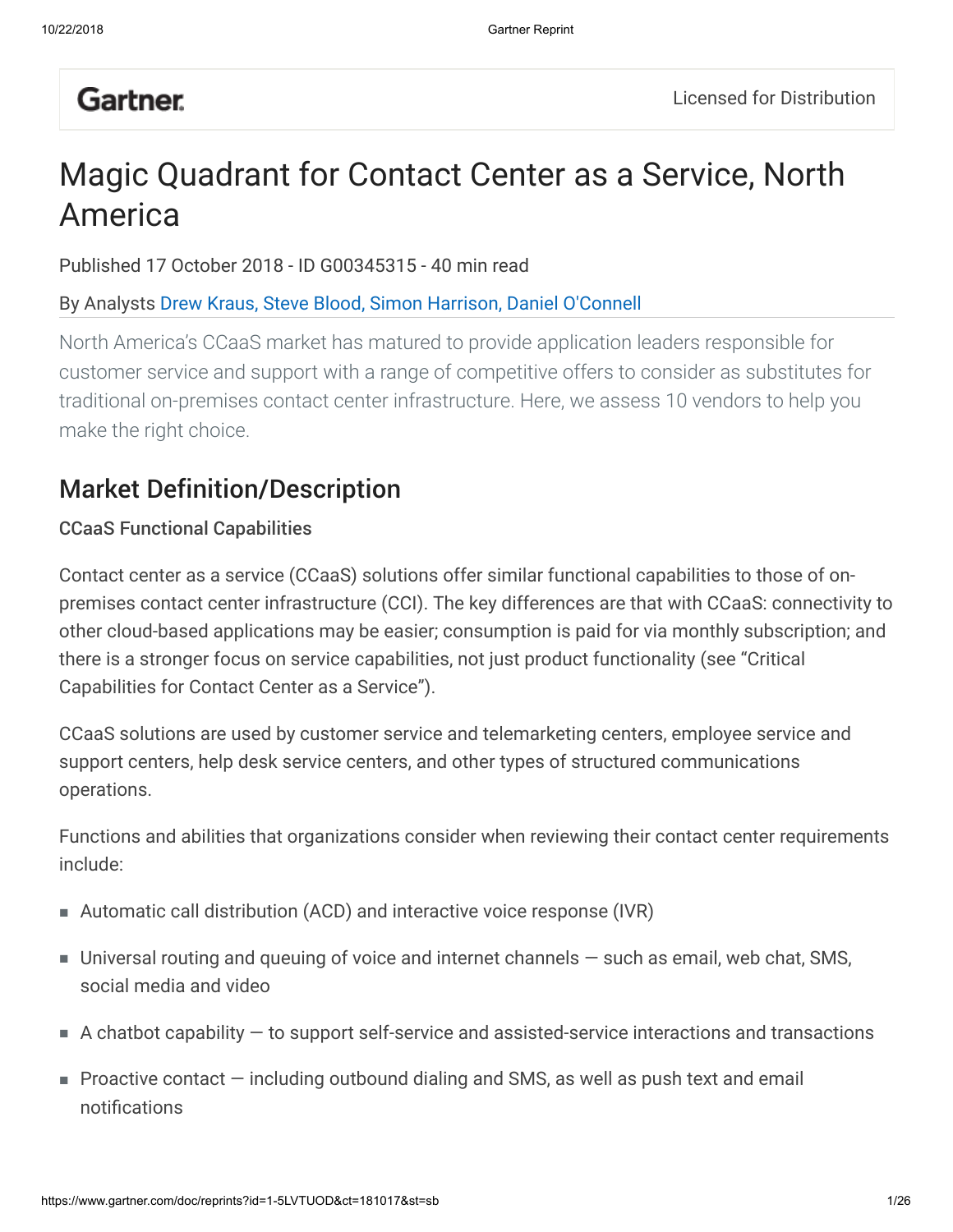- Access to customer data by connecting to existing web-based applications or CRM solutions via a purpose-built adapter or web technology toolkit
- Support of virtual operations, remote agents and subject matter experts that reside outside the traditional contact center operation
- $\blacksquare$  Customer relationship tracking, management applications and operational support applications  $$ including reporting, analytics, sentiment analysis, self-service portals and workforce engagement management (WEM)

Some of these functions and abilities are provided by CCaaS providers using their own software. Others are provided in partnership with specialist providers (see "Magic Quadrant for Workforce Engagement Management").

The CCaaS market is maturing, with leadership coming from pure-play contact management providers, and a merging of adjacent market applications. There may be some instances where it's appropriate to use a CRM customer engagement center provider to manage the contact center channels. However, in most cases the clients are better served by focusing on a CCaaS provider offering contact management and WEM.

#### CCaaS Architecture Types

There are generally two types of architecture deployed in the CCaaS market:

- $\blacksquare$  Multitenant  $-$  All users share a common (single) software instance
- Multi-instance Each user receives its own virtualized software instance on shared hardware

Both types of architecture possess the cloud characteristics of shared infrastructure (for example, provisioning tools, portals, data centers, racks, common equipment and servers); per-user, per-month, per-transaction and/or per-minute pricing; and the elasticity to add and subtract users dynamically.

In terms of ongoing support, multitenant architectures can offer a lower total cost of ownership (TCO), because providers manage only a single software instance to support all customers. It is also easier to roll out new features and functions. A key challenge, however, is that this single instance can mean services are more "vanilla" — the result of a one-size-fits-all approach that delivers economies of scale to a large number of customers.

Multi-instance architecture is likely to cost more to support, because there is one software instance per customer, but it can also support more customization where required.

## CCaaS Provider Categories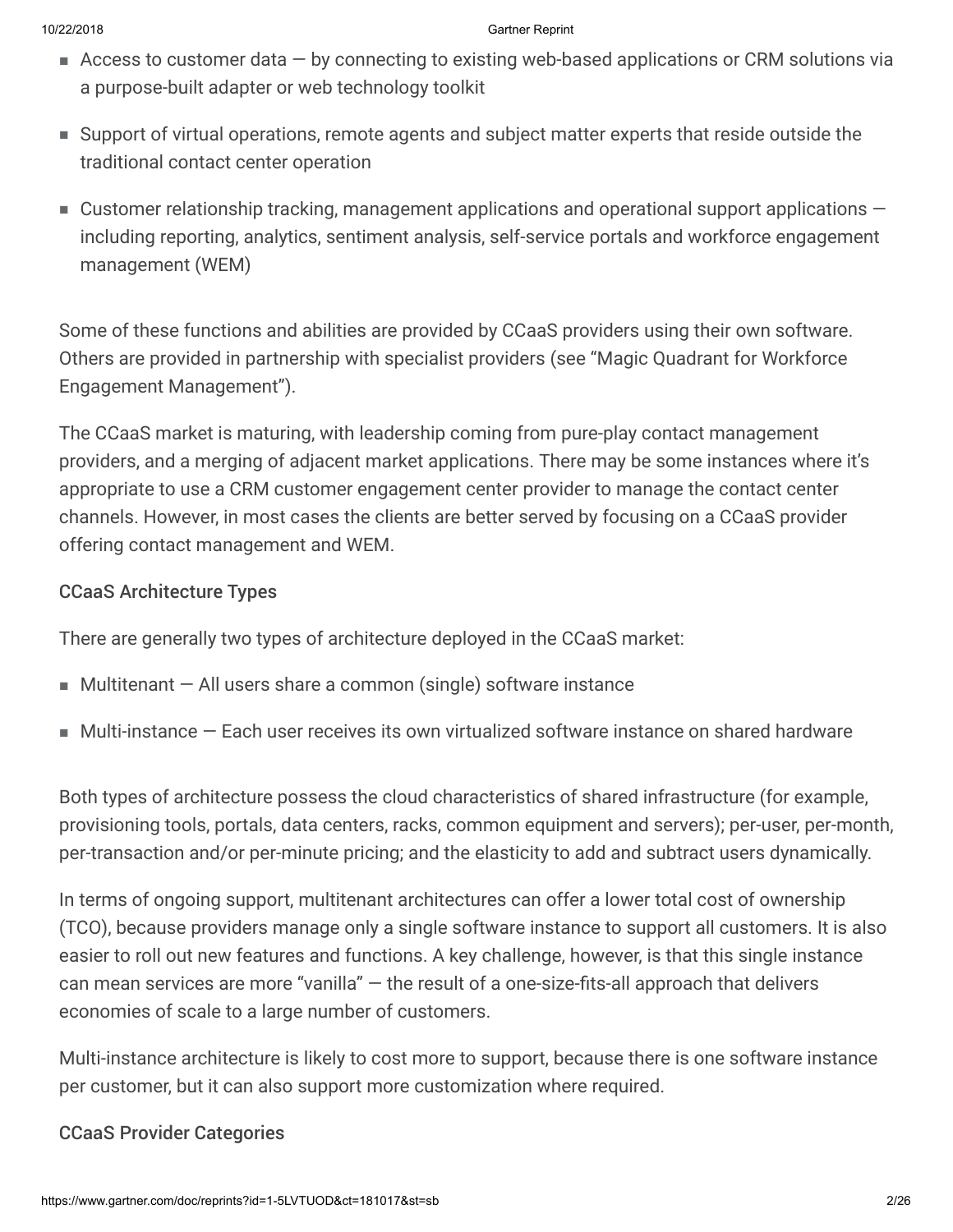CCaaS suppliers in this Magic Quadrant must have attributes that match Gartner's definitions for cloud services (see "Market Definitions and Methodology: Public Cloud Services"). As customers have started to express a desire for global consolidation, we have also taken this into account in this year's evaluation.

We use four categories to classify CCaaS providers:

- Application specialists include companies that are both platform providers and service providers, such as 8x8, Evolve IP, Five9, NICE inContact, Serenova and Talkdesk.
- Communications service providers (CSPs) are legacy network service providers with core strengths in voice and data services. There are no CSPs in this Magic Quadrant.
- System integrators include companies such as TTEC (through its acquisition of eLoyalty). They usually provide CCaaS by running commercial unified communications applications (often from Avaya, Cisco or Genesys) from their own data centers.
- Software technology providers include companies such as Aspect, Cisco (BroadSoft) and Genesys. All of these established vendors now provide a CCaaS offering, and many market their solutions directly to end users.

# Magic Quadrant

Figure 1. Magic Quadrant for Contact Center as a Service, North America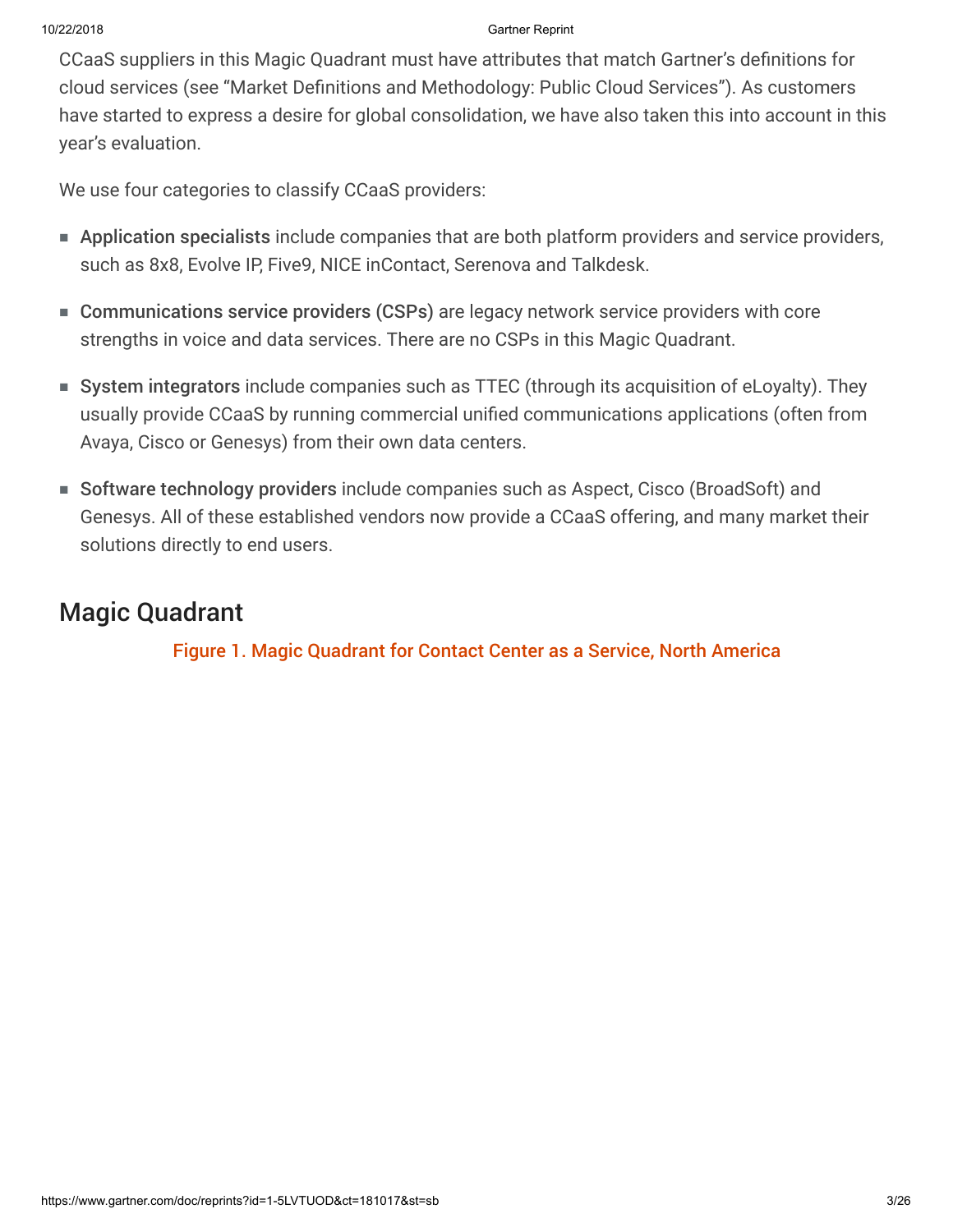

# Vendor Strengths and Cautions

#### 8x8

8x8, based in San Jose, California, U.S., is an application specialist. The 8x8 Virtual Contact Center (VCC) service is based on the vendor's purpose-built multitenant software platform. In 2018, the company launched its X Series offering, which combines VCC with the company's Virtual Office unified communications as a service (UCaaS) offering — which provides centralized provisioning, configuration and management capabilities, as well as team collaboration functionality. 8x8's ContactNow for predictive outbound agent calling support is now part of its integrated X Series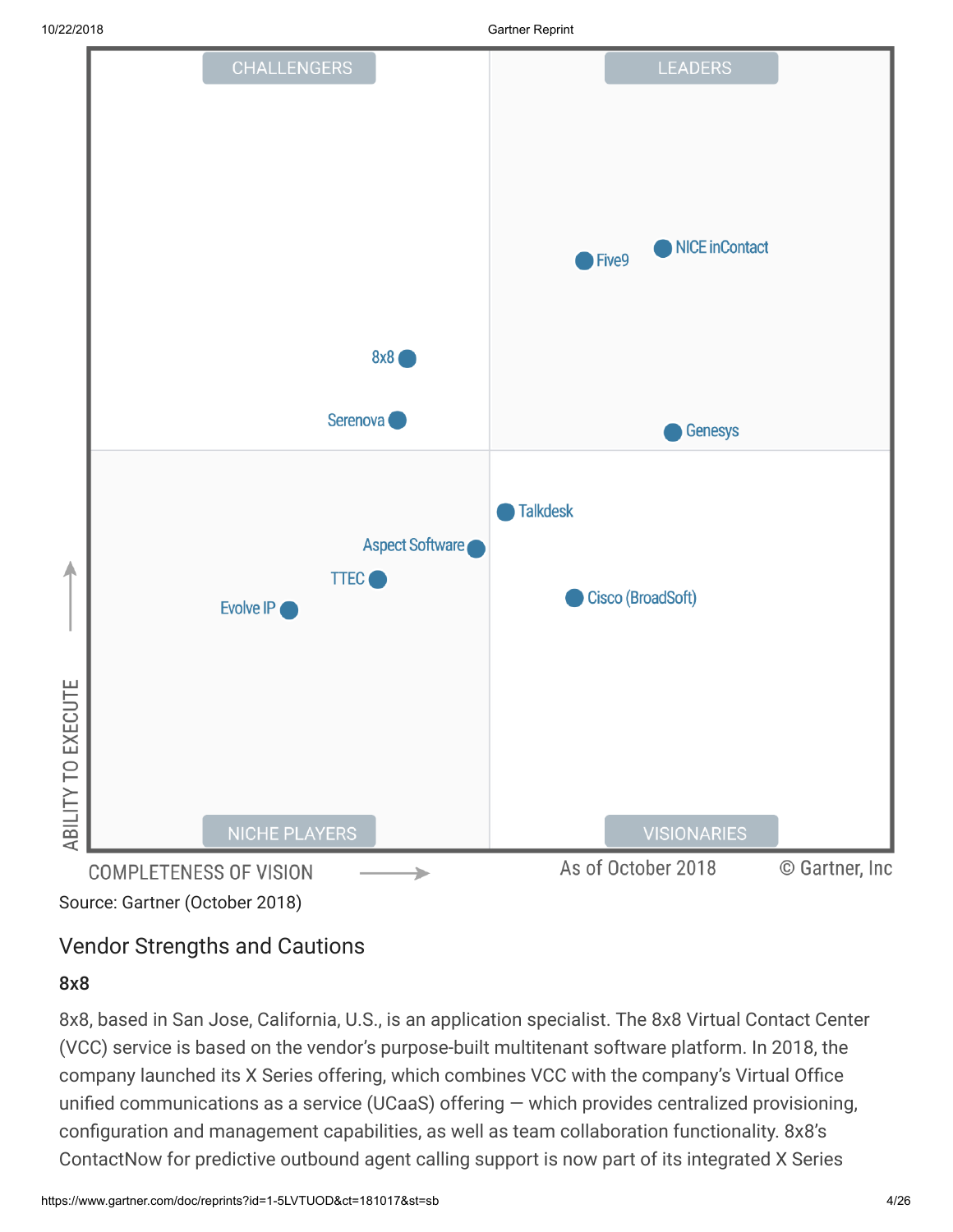offering. 8x8 provides multiple edition packages within X Series to deliver VCC capabilities in accordance with users' requirements for size and complexity. It sells primarily to midsize contact centers; X Series can scale up to support more than 1,000 agents. Services are provided from data centers in Australia, Brazil, Canada (two), Hong Kong, India, the Netherlands, Singapore, the U.K. (four) and the U.S. (three). All X Series packages support prebuilt integrations with Microsoft (Dynamics), NetSuite, Salesforce and Zendesk. They also support custom integrations with many other CRM systems and third-party systems using 8x8's web-services-based API tools. 8x8 began offering CCaaS in North America in 2011.

8x8 is placed in the Challengers quadrant based in part on the breadth of its capabilities, ability to sell into its installed base of UCaaS customers, and its growing market presence. Consider 8x8 if you are looking for multichannel contact center functionality for midsize contact centers. Its solutions are particularly suited to those wanting to procure CCaaS and UCaaS from a single provider. Its solutions may also be considered for stand-alone CCaaS deployments.

#### Strengths

- 8x8 can provide both CCaaS and UCaaS functionality natively. It supports single sign-on, shared presence and directories, extension-to-extension dialing, instant messaging and team collaboration through its X Series integration.
- 8x8 uses georouting to the nearest data center to enable global voice quality guarantees. These are based on mean opinion score (MOS) measures and backed by service-level guarantees.
- 8x8's investments in recording, quality monitoring and speech analytics have added functional depth and breadth to VCC without sacrificing the company's focus on ease of use.

## **Cautions**

- 8x8 has limited experience of supporting large and very large contact center environments.
- 8x8's VCC does not natively support a number of key contact center capabilities, including workforce management (which it offers through a third party) and SMS routing. This means it does not control development of these important capabilities, which could delay identification and resolution of the root causes of integration problems in multivendor deployments.
- 8x8 lacks the strong brand recognition of some of its competitors in the North American CCaaS market.

# Aspect Software

Aspect Software, based in Phoenix, Arizona, U.S., is a software technology provider. It offers two CCaaS solutions: the Aspect Via multitenant platform, built on refactored components of its premises-based offering, the Unified IP platform; and the Aspect Hosted multi-instance service,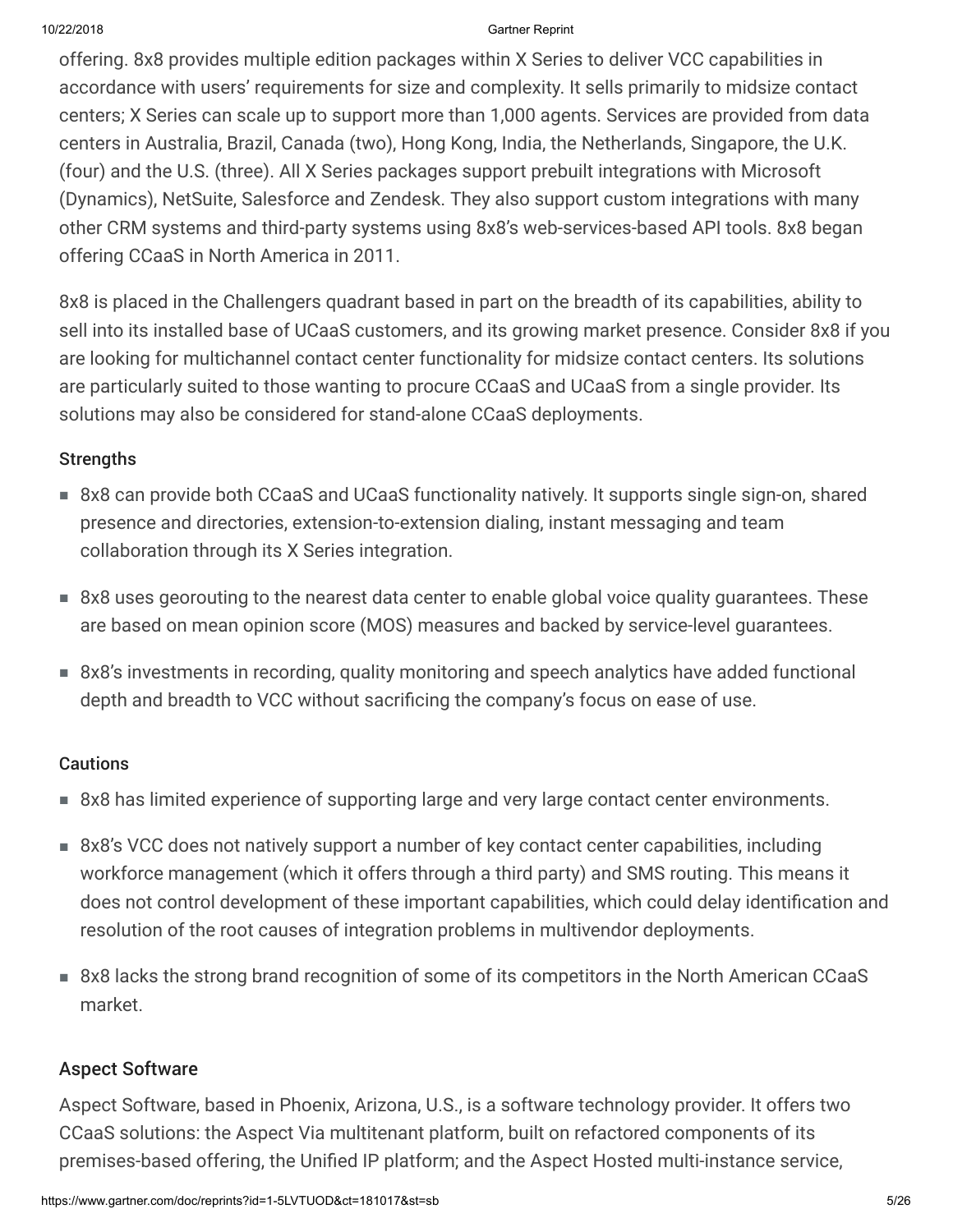based on Unified IP. The Aspect Hosted service is provided from data centers in Australia, Canada, Hong Kong, India, Singapore, the U.K. (two) and the U.S. (five). Aspect's Via and Hosted solutions support prebuilt integrations with Microsoft (Dynamics) and Salesforce. Aspect began offering CCaaS in 2013.

Aspect is placed in the Niche Players quadrant based in part on the breadth and depth of its solution set, and its smaller market presence than many others profiled in this document. Consider Aspect's Via and Hosted services if you are looking to deploy feature-rich CCaaS capabilities, particularly in large and very large contact centers.

#### **Strengths**

- Aspect has established a global sales and support presence, based on its experience in the on-■ premises CCI market.
- Aspect's Via and Hosted offerings support a broad and rich set of native CCaaS functions, including multichannel self-service, WEM and dialer capabilities.
- Aspect's updated user interface improves usability for a variety of contact center user roles.

#### **Cautions**

- In various technology markets, not just CCaaS, vendors shifting from being providers of primarily on-premises solutions to "cloud first" providers encounter financial and organizational challenges that can take years to overcome. Aspect is still in the early stages of its transition.
- Aspect lacks a high profile in the CCaaS market, and adoption of its CCaaS offerings has been limited to date.
- A number of Gartner clients have expressed dissatisfaction with Aspect's ability to sell and support its CCaaS offerings.

## Cisco (BroadSoft)

Cisco (BroadSoft), based in San Jose, California, U.S., is a software technology provider. Cisco acquired Broadsoft in 1Q18, and its rebranded Customer Journey Platform and Customer Journey Platform for Salesforce offerings are available as multitenant services on the company's purposebuilt software platform. BroadSoft focused on selling UCaaS and CCaaS platforms to service providers that use these platforms to offer services to their own customers, whereas Cisco now also sells these services through its existing network of certified contact center channel partners. Cisco offers its services from data centers in the Germany, the U.K. and the U.S. (two). It offers prebuilt integrations with Microsoft (Dynamics), NetSuite, Oracle (Service Cloud), Salesforce, SugarCRM and Zendesk. It also supports RESTful APIs for integrating with a variety of third-party systems. Cisco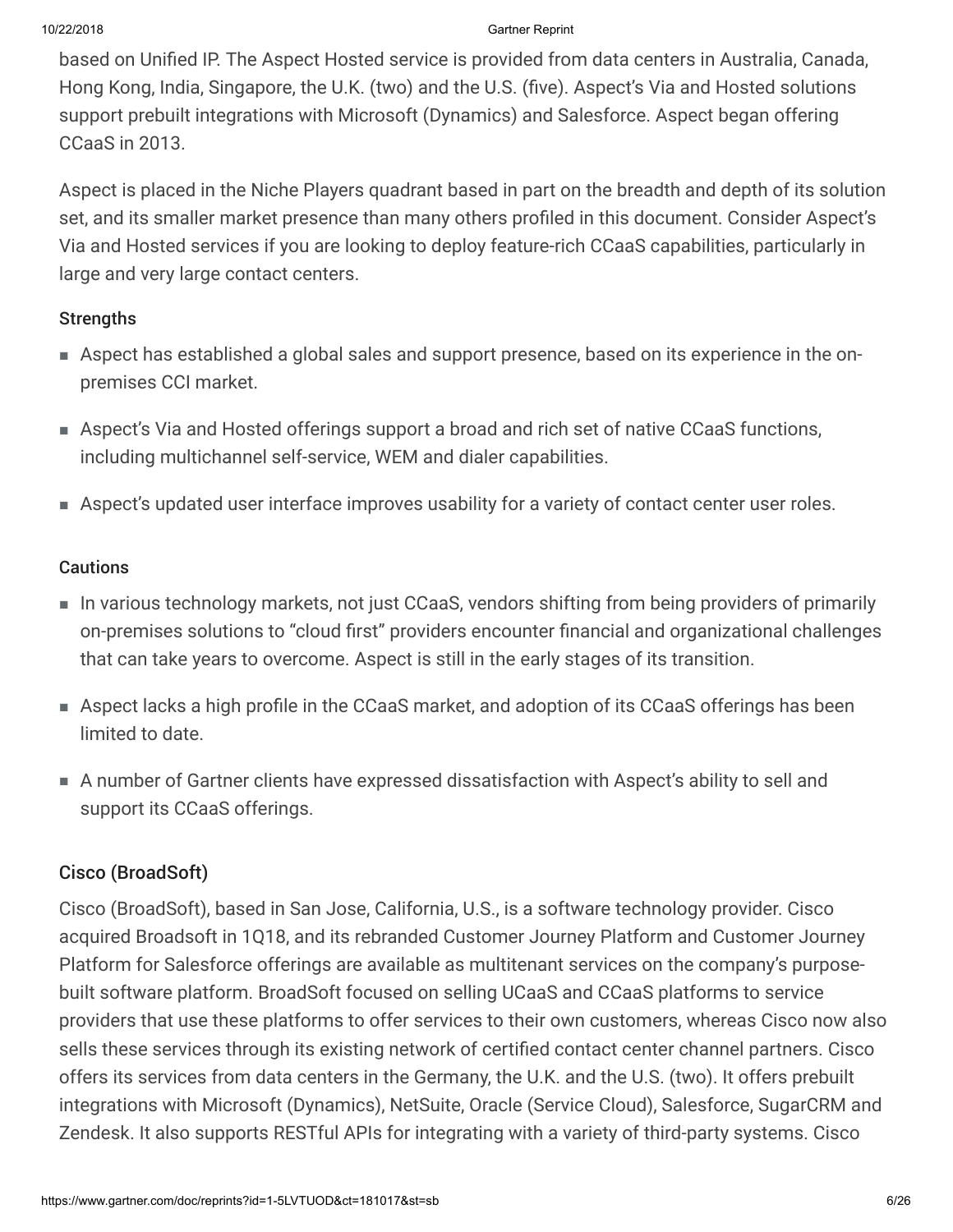(BroadSoft) began offering CCaaS in North America in 2016, although, through its acquisition of Transera, its service offerings date back to 2007.

Cisco is placed in the Visionaries quadrant based in part on its differentiated approach to analyticsbased routing and native integration to Salesforce, balanced by its limited market adoption to date. Although its Customer Journey Platform offerings are aimed at midsize contact centers, Cisco (BroadSoft) may be considered for CCaaS deployments across a variety of deployment sizes, including large and very large complex environments, and particularly for integration with BroadSoftbased UCaaS.

## **Strengths**

- Cisco (BroadSoft) can use its established position in the UCaaS market and network of 1,500 contact center channel partners to help it sell its CCaaS solutions.
- Customer Journey Platform for Salesforce offers tight integration with Salesforce CRM. It is deployed as an extension of Salesforce's software, using Salesforce's management and administrative interfaces (including single sign-on) and reporting database.
- Cisco's Customer Journey Platform can analyze and exploit structured and unstructured enterprise data to support business-intelligence-driven contact routing decisions in real time.

## Cautions

- Cisco's Customer Journey Platform offers similar functionality to the company's Hosted Collaboration Solution for Contact Center (also known as Cisco HCS for Contact Center), which is offered through partners. This can create uncertainty for Cisco's prospective customers and channel partners as they work to understand the differences between the offerings and the potential suitability for their businesses.
- Cisco lacks a high profile in the CCaaS market, and adoption of its CCaaS offerings has been limited to date.
- Cisco does not control the product development path for some key technology components for ■Customer Journey Platform, including SMS routing, predictive dialer, campaign management, WEM and speech-enabled IVR, because these are delivered through partnerships.

# Evolve IP

Evolve IP, based in Wayne, Pennsylvania, U.S., is an application specialist. It offers the Evolve Contact Suite (ECS) solution on its own multitenant software platform, which is often bundled with Evolve IP's UCaaS, disaster recovery and data center services. Evolve IP sells primarily to small and midsize contact centers, but can also suit those with more than 1,000 agents. In addition, it can provide services as stand-alone offerings or in conjunction with its UCaaS service. Evolve IP offers services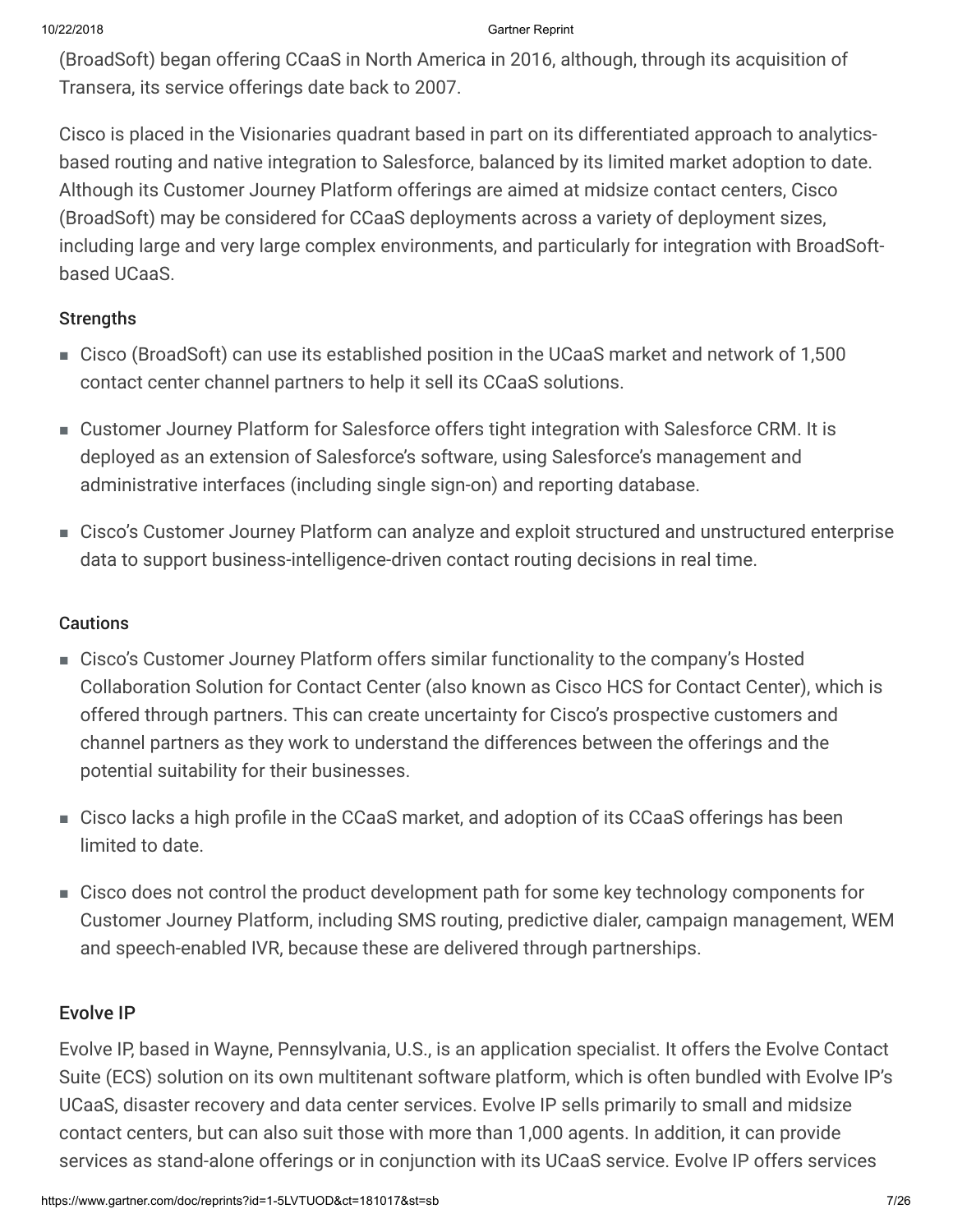from data centers in Australia, the Netherlands (two), the U.K. and the U.S. (two). ECS offers prebuilt integrations with Microsoft (Dynamics), NetSuite, Sage, Salesforce and Zendesk. It also supports an open, REST-based API to integrate with a variety of other systems. Evolve IP began offering CCaaS in 2008.

Evolve IP is placed in the Niche Players quadrant based in part on its focus on selling into its broad and varied installed base, and its limited market presence to date. Consider Evolve IP if you want multichannel functionality for price-sensitive small or midsize contact centers, either for stand-alone deployment or deployment in conjunction with the company's UCaaS offerings.

#### **Strengths**

- Evolve IP can provide both CCaaS and UCaaS functionality natively, with support for single sign-on, shared presence and directories, extension-to-extension dialing and instant messaging.
- Evolve IP has a reputation for providing high-touch "white glove" service for deployments and ongoing support for clients of various sizes.
- Evolve IP can provide competitively priced, yet fully featured solutions.

## **Cautions**

- Evolve IP lacks the brand recognition of some of its competitors in the North American CCaaS market.
- Evolve IP is slower than most other vendors in this Magic Quadrant in pursuing emerging solutions using artificial intelligence (AI), natural language understanding and chatbots.
- Evolve IP does not have its own WEM offering. This means it does not control the development of this important capability, which could delay identification and resolution of the root causes of integration problems in multivendor deployments.

# Five9

Five9, based in San Ramon, California, U.S., is an application specialist. It offers its multitenant Virtual Contact Center (VCC) solution on its own cloud platform. The company has historically focused on the small and midsize contact center market, but continues to gain traction in larger accounts. Five9 offers services from data centers in the Netherlands, the U.K. and the U.S. (three). VCC supports prebuilt integrations with Microsoft (Dynamics), NetSuite, Oracle (Service Cloud), Salesforce (including Salesforce Desk.com), ServiceNow, Velocify, Zendesk and Zoho. It also supports an open, REST-based API to integrate with a variety of other systems. Five9 began offering CCaaS in 2003.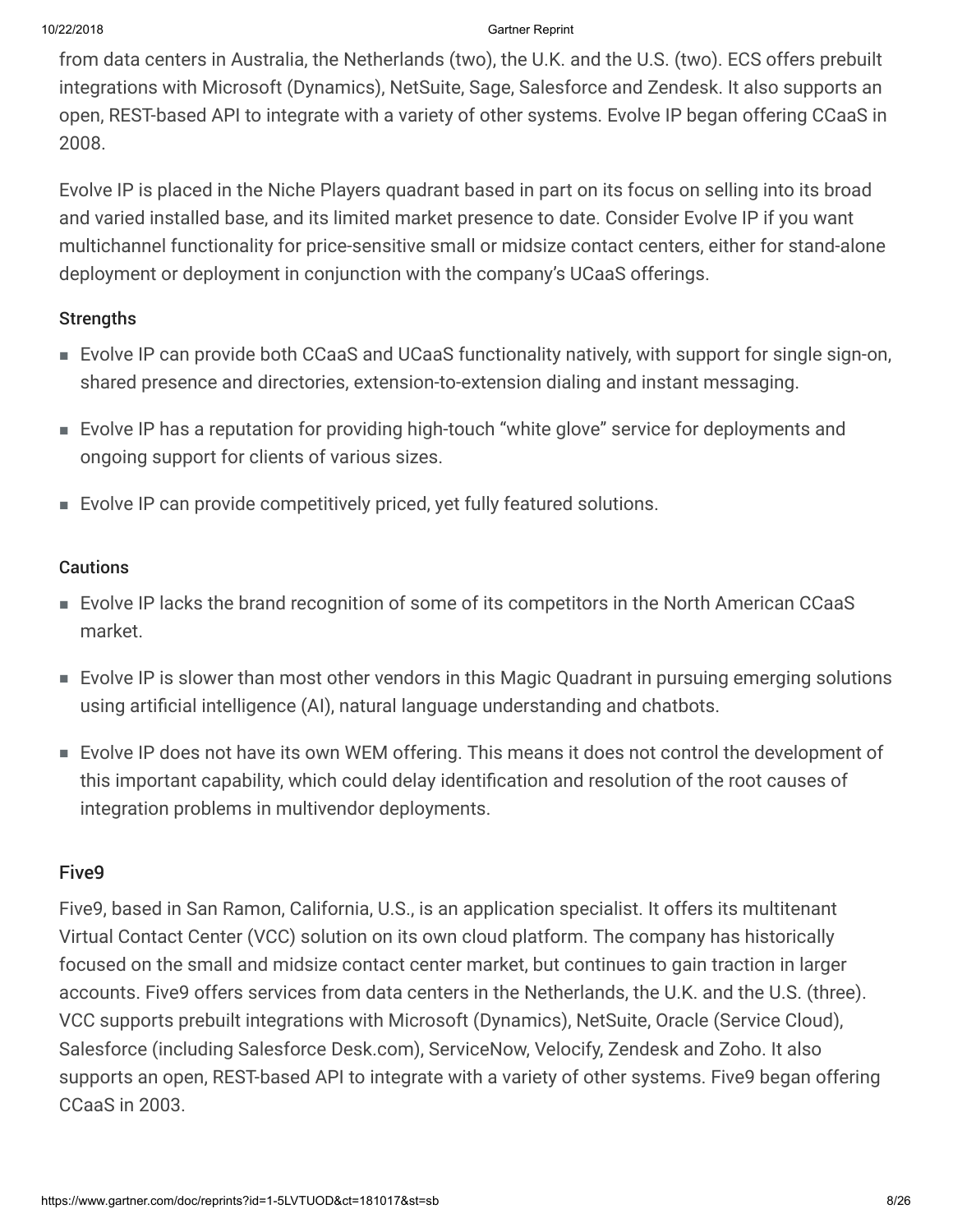Five9 is a placed in the Leaders quadrant, based in part on its strong market presence and an offering vision that resonates with many Gartner clients. Consider Five9 for multichannel CCaaS, particularly for small, midsize and large environments, and those needing inbound, outbound and blended functionality.

#### **Strengths**

- Five9 has a reputation for providing a high-touch white-glove service for deployments and ongoing support for clients of various sizes.
- Five9 uses its native natural language understanding engine to augment its customer journey analytics. These deliver real-time insights and context to predict customers' behavior and recommend next-best actions.
- VCC supports deep integration with Salesforce CRM systems. Five9 has a strong partnership with Salesforce's development and marketing teams, and a close working relationship with many Salesforce channel partners.

#### Cautions

- Five9 has less experience of supporting very large contact center environments than some vendors in this Magic Quadrant.
- VCC does not have WEM functionality natively integrated into its software stack. Although Five9 has OEM agreements with a number of market-leading third-party WEM suites, it does not control the development of this important functionality.
- Five9 lacks the resources for, and experience of, supporting global CCaaS deployments, in comparison with some vendors in this Magic Quadrant.

## Genesys

Genesys, based in Daly City, California, U.S., is a software technology provider. It offers multitenant and multi-instance CCaaS, based on a variety of platforms and aimed at differing customer requirements. These platforms include PureEngage Cloud, aimed at large and very large environments of 750 agents or more and requiring advanced customization, and PureConnect Cloud, aimed at midsize and large customers typically supporting 150 to 750 agents. Also included is PureCloud, aimed at small and midsize customers typically requiring support for fewer than 250 agents and limited customization.

PureConnect Cloud is Genesys' strongest-selling CCaaS offering (by agent seat count). PureConnect Cloud solutions are provided from data centers in Australia (two), Canada (two), Germany, Japan (two), the U.K. and the U.S. (two). PureConnect Cloud supports preconfigured integrations with Microsoft (Dynamics), Oracle (Service Cloud), Salesforce, SAP and Zendesk, and provides REST- and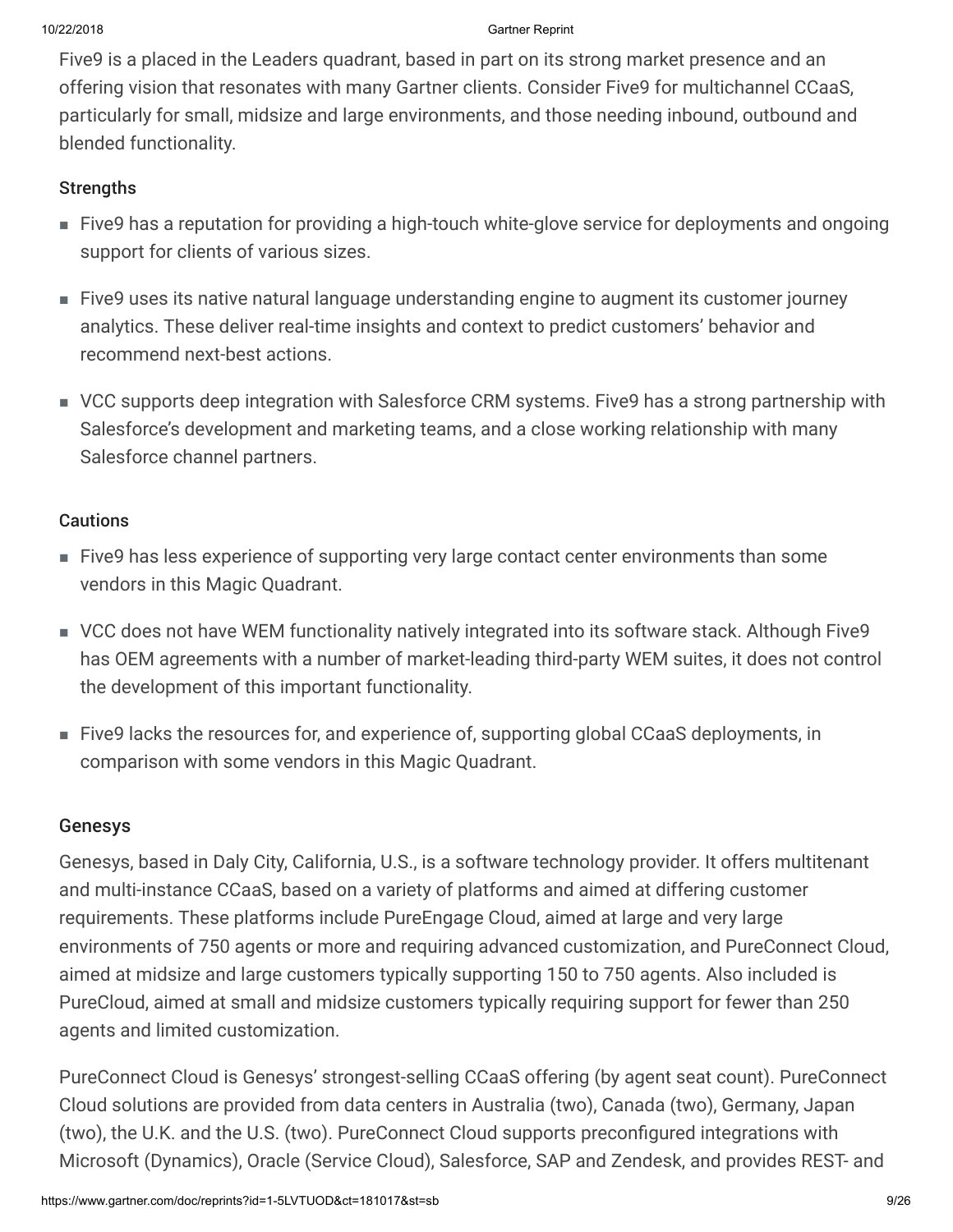SOAP-based open APIs for integrating with a variety of third-party systems. PureConnect Cloud services have been available in North America since 2009.

Genesys is placed in the Leaders quadrant based in part on the breadth and depth of its offerings, including both size and functionality, and its strong market presence. Consider Genesys for CCaaS solutions across a wide variety of deployment sizes and requirements for solution customization and integration.

#### Strengths

- Genesys has strong brand recognition in the broader contact center market as a result of 28 years of selling, marketing and developing its contact center platforms.
- Genesys' acquisition of Altocloud is in line with the market's interest in AI-based solutions. It provides demonstrable cost efficiencies as well as improvements to customer journeys through advanced innovation.
- Genesys has a broad portfolio of cloud services to satisfy the entire contact center market. It has technology to meet the needs of all types of customer.

#### **Cautions**

- A number of Gartner clients have expressed frustration about the quality of Genesys' CCaaS deployments and support, particularly for its PureCloud and PureConnect Cloud offerings.
- Some of Genesys' channel partners indicate that their relations with Genesys have become less cooperative and increasingly contentious. This could impair the experience of customers of those channel partners.
- Gartner clients have expressed concern about Genesys' long-term ability and commitment to maintain three separate CCaaS platforms with separate engineering and support organizations.

## NICE inContact

Based in Salt Lake City, Utah, U.S., inContact was acquired in October 2016 by NICE of Ra'anana, Israel. NICE inContact is an application specialist that offers the multitenant NICE inContact CXone CCaaS solution, which uses NICE inContact's purpose-built customer interaction management platform, along with cloud-based WEM functionality from its parent company. CXone is a competitive offering for midsize contact centers, and also regularly wins business in larger environments. NICE inContact offers its services from data centers in the U.S. (two) and Germany, as well as from Amazon Web Services (AWS) data centers in Australia, Europe and the U.S. (two). It offers prebuilt integrations with Microsoft (Dynamics), Oracle (Service Cloud), Salesforce and Zendesk. It also provides REST-based open APIs for integrating with a variety of third-party systems. NICE inContact began offering CCaaS in North America in 2002.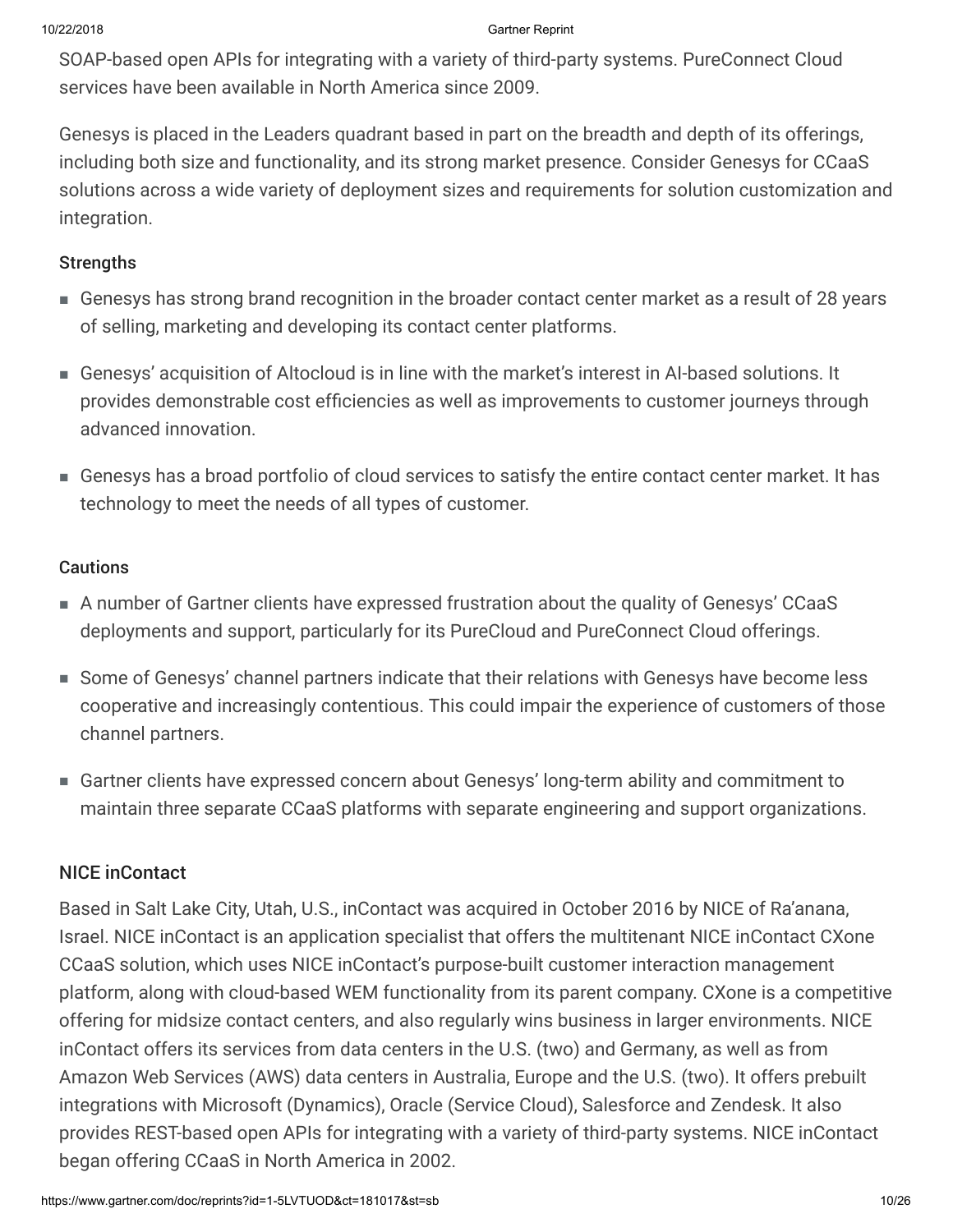NICE inContact is placed in the Leaders quadrant based in part on its strong integration of WEM functionality and its ability to sell into companies of various sizes — particularly larger and more complex environments. Consider NICE inContact if you are looking for multichannel CCaaS, particularly for midsize or larger deployments, and when looking for CCaaS with native integration with enterprise WEM.

## **Strengths**

- NICE inContact has strong brand recognition in the CCaaS sector, particularly for delivering midsize solutions. Of the vendors in this Magic Quadrant, it supports one of the largest installed bases of agents.
- Although still in the early stages of integration with CXone, NICE's investments in customer journey analytics (Nexidia) and predictive behavioral routing (Mattersight) are likely to give it a notable head start in delivering solutions to the emerging AI-enabled contact center market.
- NICE inContact has aggressively expanded its market presence by establishing channel partnerships with telcos such as AT&T, Optus and Verizon, as well as UCaaS providers such as Fuze, RingCentral and Vonage.

## Cautions

- NICE inContact lacks a standard multi-instance CCaaS offering, an option that decision makers for some of the larger and more complex contact centers prefer.
- NICE inContact is still in the early stages of exploiting the global reach and large account base provided by NICE, with a view to establishing a strong global sales and marketing presence.
- Some Gartner clients report frustration when working with NICE inContact, due to a lack of account management attention or the use of less-skilled customer support staff, particularly for smaller deployments.

## Serenova

Serenova, based in Austin, Texas, U.S., is an application specialist. It offers the Serenova CxEngage multitenant CCaaS solution on its own purpose-built platform. Serenova has experience of supporting customers of all sizes, but is particularly experienced at supporting large and very large deployments. It supports its CxEngage service on AWS's global network of data centers across 12 regions. Serenova provides prebuilt integrations with Infor (Infor CRM, formerly Saleslogix), Microsoft (Dynamics), Salesforce, SugarCRM, Zendesk and Zoho. It also supports open APIs for integrating with a variety of third-party systems. It began offering CCaaS in North America in 2000.

Serenova is placed in the Challengers quadrant based in part on its ability to sell into larger contact center environments, and its growing market presence. Consider Serenova for straightforward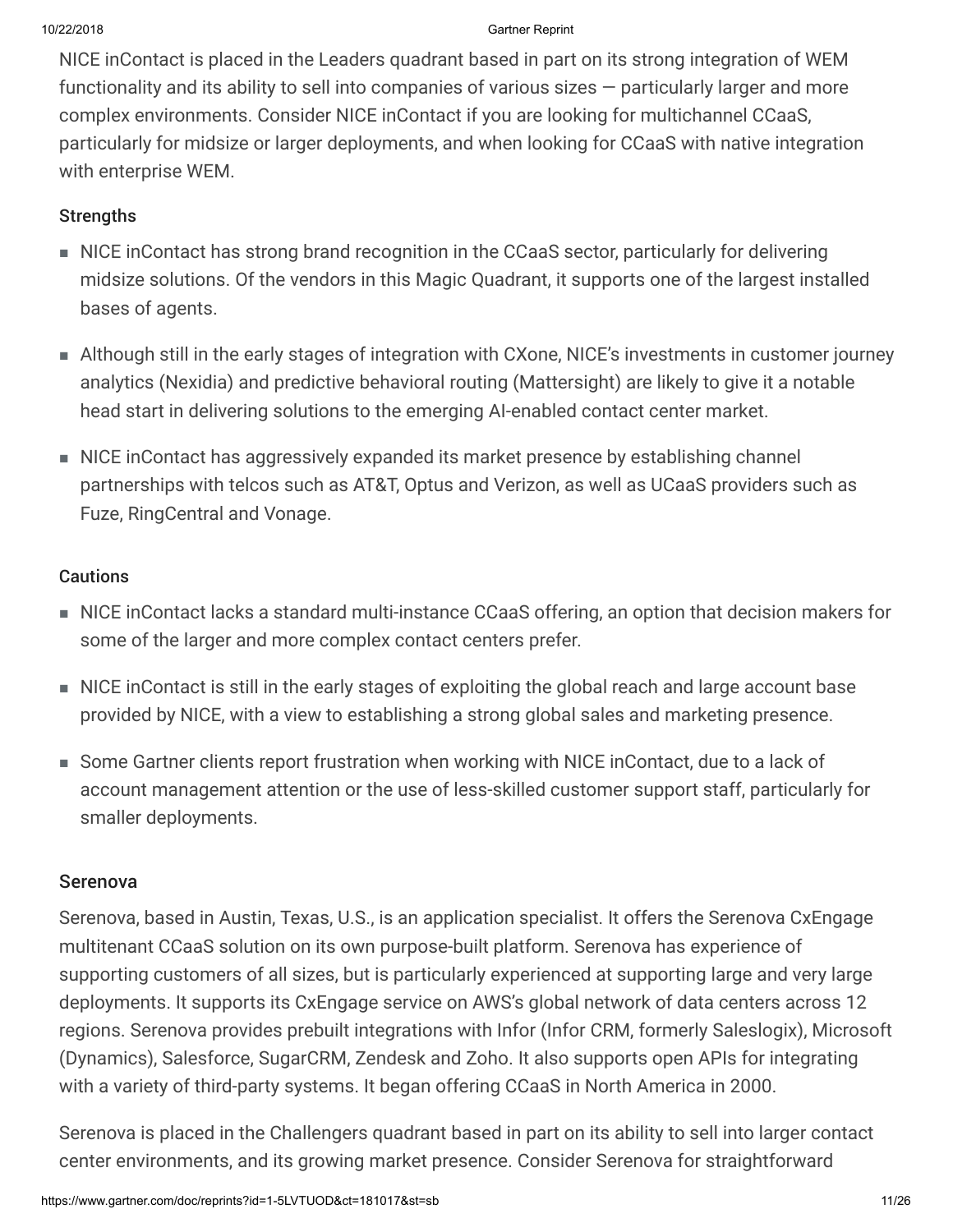onboarding of CCaaS solutions across a wide variety of deployment sizes, including those with more than 1,000 agents.

#### **Strengths**

- Serenova's offerings are designed for ease of deployment, even in large and very large environments. Many deployments are completed using only phone support, with no professional services required.
- Serenova provides good call quality by routing calls directly through a telco while removing some of the telco costs associated with call-rerouting topologies.
- Serenova bundles CSP services with its core offering. This enables services to be activated quickly and supports environments that experience significant bursts in call volume.

#### Cautions

- Serenova lacks the brand recognition of some of its competitors in the North American CCaaS market.
- Serenova relies on technology partners to deliver functionality in areas such as predictive dialing and analytics (although it added its own quality-monitoring solution in 2018). This means that Serenova does not control the development of these important functionalities.
- Despite its focus on large and very large customers, Serenova lacks the global sales and support presence that help some of its competitors meet the needs of North America-based multinational companies.

## Talkdesk

Talkdesk, based in San Francisco, California, U.S., is an application specialist. It offers its CCaaS solution on its own purpose-built multitenant platform. It typically supports midsize contact centers, but can scale down or up as required. Services are provided from AWS's U.S.-based data centers, with agents outside the U.S. being supported by regional media servers. Talkdesk supports prebuilt integrations with Microsoft (Dynamics), Salesforce, ServiceNow and Zendesk, as well as 20 additional CRM/help desk applications. It can also use software development kits and open APIs to integrate with other third-party systems. Talkdesk began providing CCaaS services in North America in 2013.

In 3Q18, Talkdesk secured an additional \$100 million in funding.

Talkdesk is placed in the Visionaries quadrant based in part on its innovative approach to providing customers with access to expanded functionality through partnerships and its focus on customer service, balanced by its small but growing market presence. Consider Talkdesk for CCaaS when you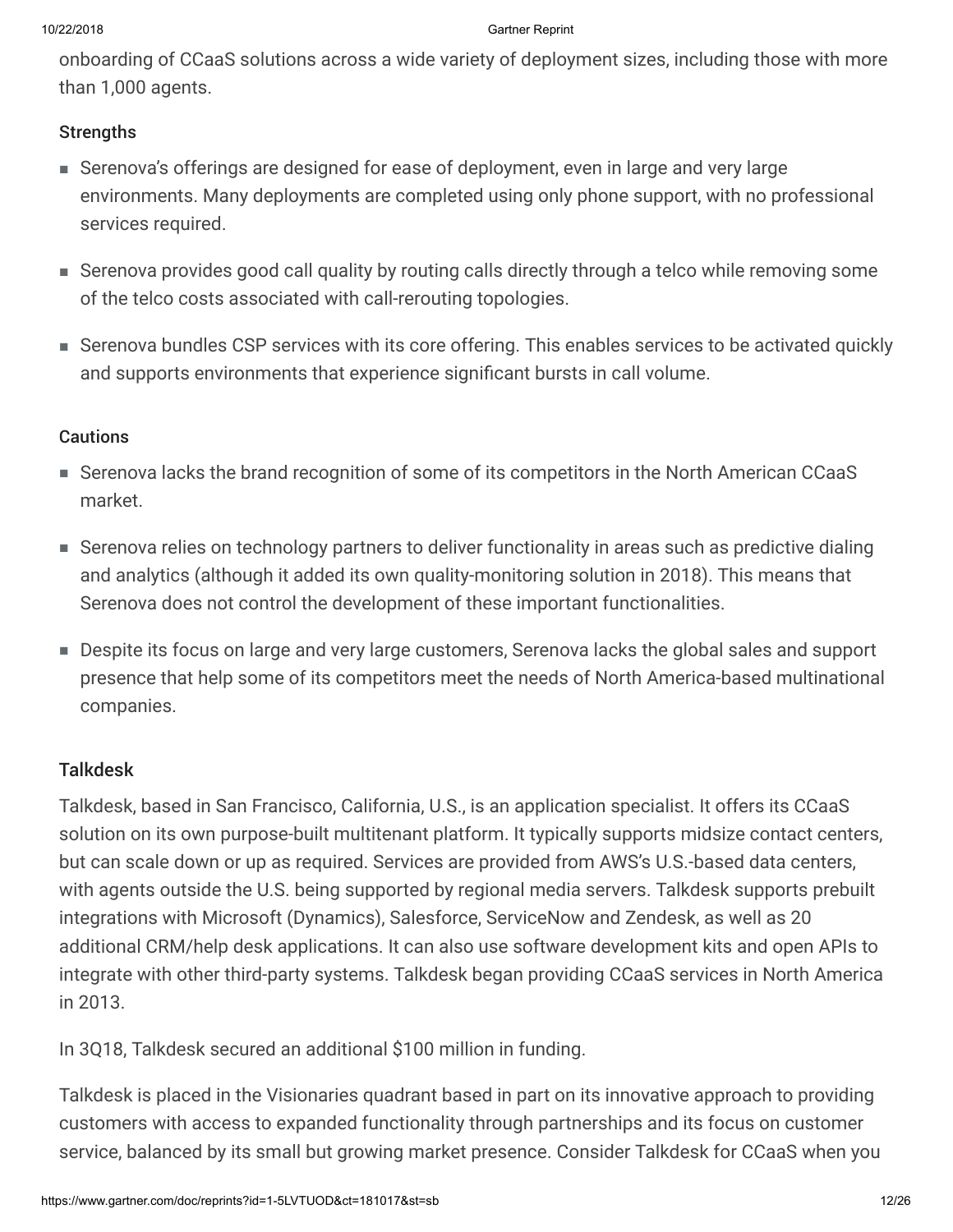strongly desire rapid implementation, and when you want the option to trial and adopt additional preintegrated functionality from third parties.

#### **Strengths**

- Talkdesk takes an innovative approach with its AppConnect partner program; partners must agree to offer one-click installation, pay-as-you-go billing and a 30-day free trial. This makes it easy and low-risk for customers to add functionality such as workforce management, speech analytics and business intelligence.
- Talkdesk has a reputation for providing high-touch white-glove service for deployments and ongoing support for clients of various sizes.
- Talkdesk offers tight integration with Salesforce CRM, including single sign-on, single-user management interface, automated workflows, integrated live and historical reporting, multichannel integration and integrated SMS.

#### **Cautions**

- Talkdesk lacks the brand recognition of some of its competitors in the North American CCaaS market.
- Talkdesk has limited experience of supporting large and very large contact center environments.
- Talkdesk does not natively support a number of key contact center technologies, including ■workforce management (provided through a third party) and email and web chat routing. This means that Talkdesk does not control the development of these important technologies.

## TTEC

TTEC, based in Englewood, Colorado, U.S., is a system integrator. It offers the Humanify Customer Engagement as a Service platform as a multi-instance CCaaS solution. Humanify Enterprise is based largely on the Cisco Hosted Collaboration Solution for Contact Center technology. In 2018, TTEC began offering Humanify Connect, with an emphasis on small and midsize deployments. TTEC can also provide contact center business process outsourcing services either separately or in conjunction with its CCaaS services. The company offers its services from three U.S.-based data centers, plus communication hubs in data centers in Australia, Singapore and the U.K. TTEC supports prebuilt integrations with Microsoft (Dynamics) and Salesforce. It also uses custom integration tools from Cisco and other technology partners to integrate with a variety of third-party systems. TTEC began offering CCaaS in North America in 2012.

TTEC is placed in the Niche Players quadrant based in part on its strong ties to Cisco technology for its flagship Humanify Enterprise offering, and its limited market presence to date. Consider TTEC if you are looking to access Cisco contact center technology on a CCaaS basis, or if you want CCaaS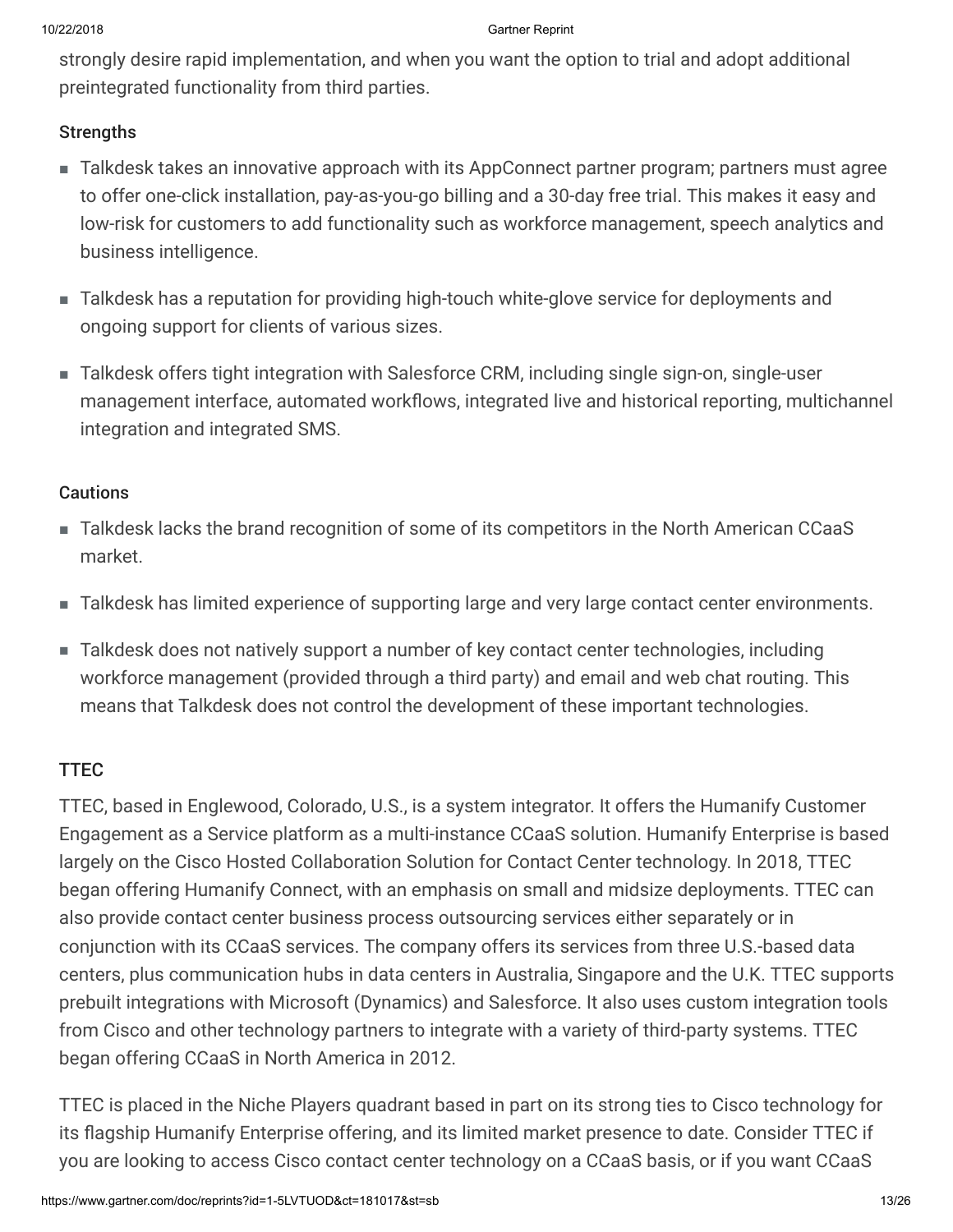tied into broader UCaaS functionality, particularly for midsize, large and very large contact center environments.

#### **Strengths**

- TTEC has strong consultative sales and system integration capabilities as a result of its acquisition of eLoyalty, a significant Cisco channel partner.
- TTEC is expanding its channel partnerships with companies such as Allstream, AT&T, IBM, Telstra and Verizon to broaden its market reach.
- TTEC has experience of bundling CCaaS and UCaaS services for customers requiring a greater breadth of functionality, scale and reliability.

#### Cautions

- TTEC's ability to grow its CCaaS business is hampered by a lack of awareness of its brand.
- TTEC's Humanify Connect does not yet have a track record of meeting the needs of companies with small or midsize contact centers.
- TTEC's Cisco-based solution does not natively support functionality in areas such as advanced digital channel support, WEM, campaign management and analytics.

# Vendors Added and Dropped

We review and adjust our inclusion criteria for Magic Quadrants as markets change. As a result of these adjustments, the mix of vendors in any Magic Quadrant may change over time. A vendor's appearance in a Magic Quadrant one year and not the next does not necessarily indicate that we have changed our opinion of that vendor. It may be a reflection of a change in the market and, therefore, changed evaluation criteria, or of a change of focus by that vendor.

## Added

- Cisco (Broadsoft), Cisco having completed its acquisition of Broadsoft.
- TTEC, which was formerly called TeleTech, under which name it appeared in the previous edition of this Magic Quadrant.

## Dropped

- TeleTech, which now appears as TTEC.
- West did not meet the inclusion criteria for this document, which are more demanding than those of the previous edition, based on its installed base of agent seats and its subscription license revenue.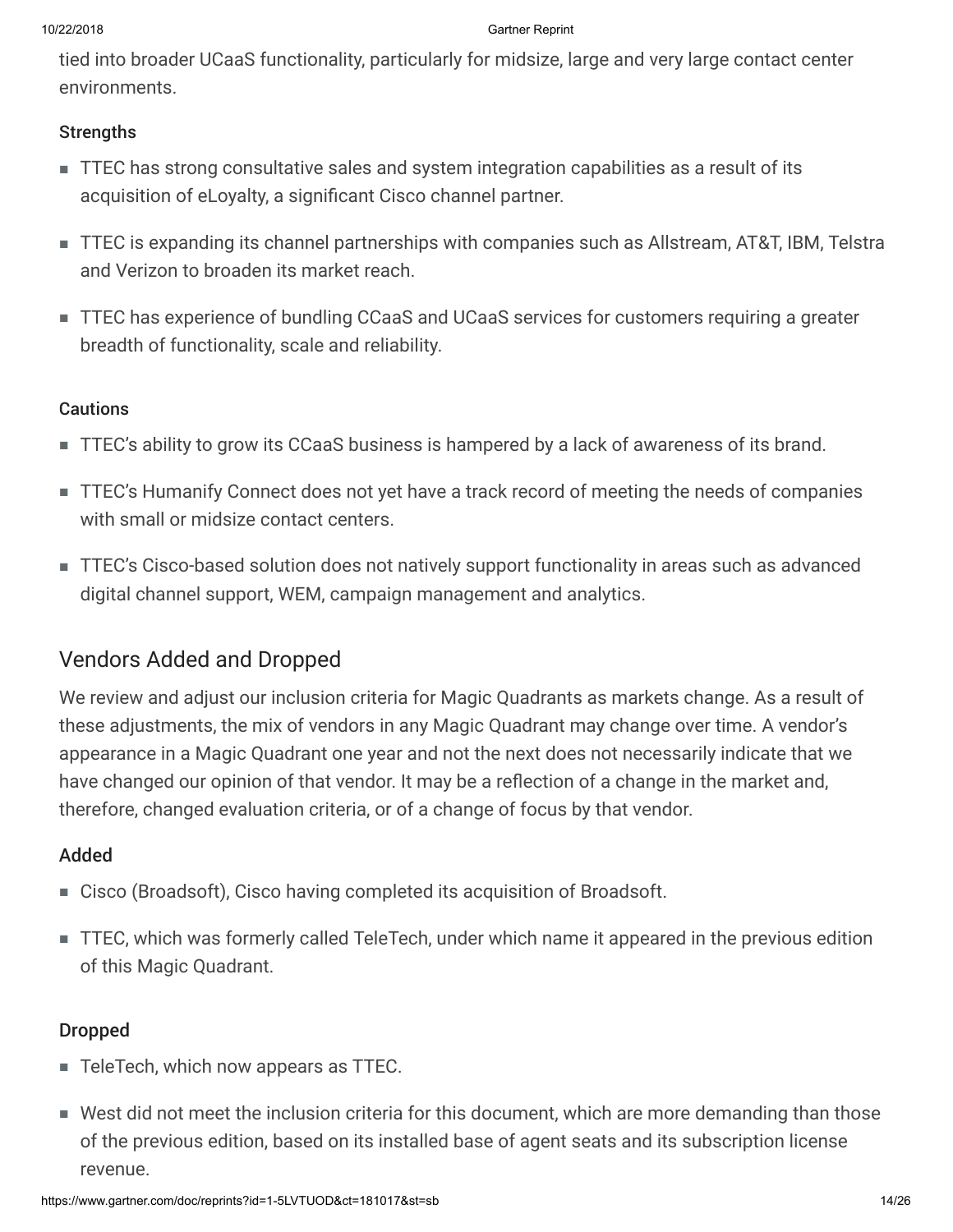# Inclusion and Exclusion Criteria

To meet Gartner's definition of CCaaS and be included in this Magic Quadrant, providers had to fulfill all of the following requirements:

- They must support a minimum installed base of 24,000 enterprise CCaaS agent seats in North American enterprises (not including business process outsourcing/contact center outsourcing customers). Also, a minimum of \$24 million in annual subscription license revenue in the region (excluding network/telecom service and professional services revenue).
- They must supply proof of commercial deployments that support more than 300 concurrent CCaaS agents, and demonstrate use of a broad range of the contact center functions and abilities defined in the Market Definition/Description.
- Services may be offered on multitenant platforms (provider operates a single software instance on which all customers are supported) or be multi-instance (the provider uses separate server software instances for each customer, but supports them on shared system server hardware).

Contact center seat license ownership must be retained by the service provider. Customer contracts must allow for elasticity of usage (enabling customers to scale agent license counts up or down as usage demands change, and contracts may define minimum agent counts that must be maintained).

At least 50% of CCaaS seats and/or subscription revenue must be inbound voice agent licenses ■ (ACD). Other licenses may include outbound voice (predictive, progressive or preview dialing), or routing of nonvoice interactions (including email, web chat, SMS, social media, video or other channels). Also, IVR/voice portal, WEM, call and/or desktop recording and analytics, knowledge management, workflow routing of noninteraction work items, integration with customer tracking (CRM) and other enterprise databases, and real-time and historical tracking and analytics.

Also included as part of the inclusion criteria are hybrid services. These are services in which some applications or components (most notably voice gateways) are operated on customer-owned onpremises equipment, while other applications meet the other criteria described herein. However, only the licenses and revenue that meet Gartner's CCaaS definition are considered as part of this evaluation.

Gartner's definition of CCaaS does *not* include:

■ Hosted contact center services, in which system hardware and software are dedicated to individual customers and the right-to-use licenses are assigned to customers.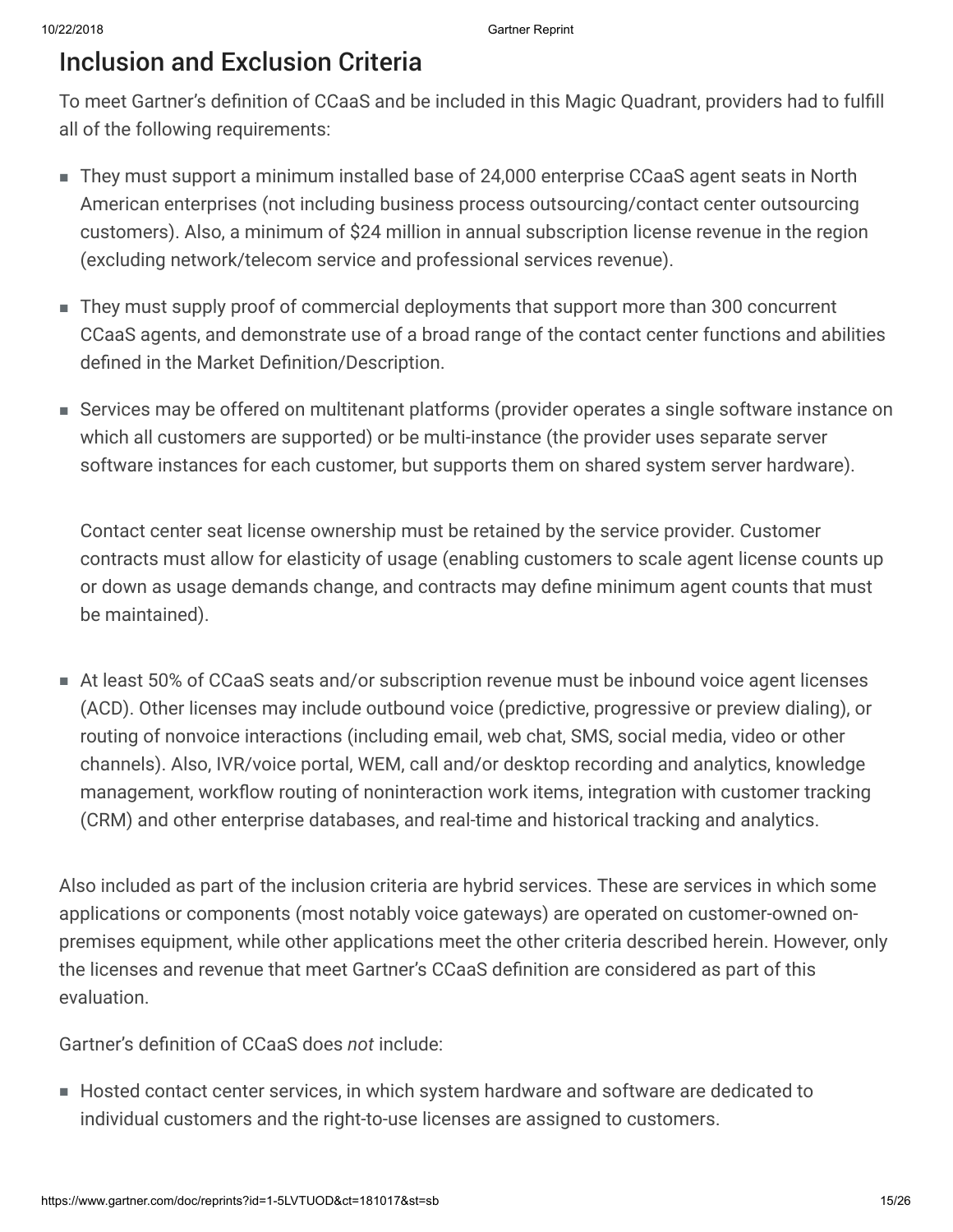- Managed services, in which the hardware and software are dedicated to a particular customer and run on the customer's premises, but are managed by a third-party service provider.
- Communications platform as a service (cPaaS) contact center offerings with API-based software platforms that require system programming, rather than packaged software applications that simply require configuration of the existing system.

# Evaluation Criteria

# Ability to Execute

The CCaaS market in North America is maturing rapidly, and this has influenced the criteria weightings given below. We regard all Ability to Execute criteria as important at this stage in the market's evolution.

The criteria are as follows:

- Product or Service. The product platform should include the ability to offer (on a consumption basis) all contact center services expected in a suite platform (for example, IVR and speech, inbound and outbound multichannel contact routing, WEM and analytics). This should be included in a self-service capability to implement, manage, revise and report on operational performance.
- Overall Viability. Currently, few cloud service providers are profitable. They report strong growth in deferred revenue, because of the utility license model, but need to have enough capital to build the infrastructure necessary to support new customers.
- Sales Execution/Pricing. The market for CCaaS is still emerging, so there are many opportunities for new sales. We expect suppliers to be able to demonstrate better than 20% annual growth, with a good selection of references from large or well-known organizations.
- Market Responsiveness/Record. With a number of new entrants to the CCaaS market taking market share, being an established player is not a major advantage in terms of securing new business.
- Marketing Execution. Providers with strong brand awareness tend to be invited to compete for more opportunities than those without strong brand awareness. This helps them win more business. A comprehensive marketing program is important to attract invitations to bid for opportunities.
- Customer Experience. Delivering a differentiated customer experience can help suppliers maintain and grow a CCaaS business.
- Operations. Customers expect to hand over the management of CCI to a partner that will deliver a service that is as good as, and ideally better than, what they themselves can deliver. Contact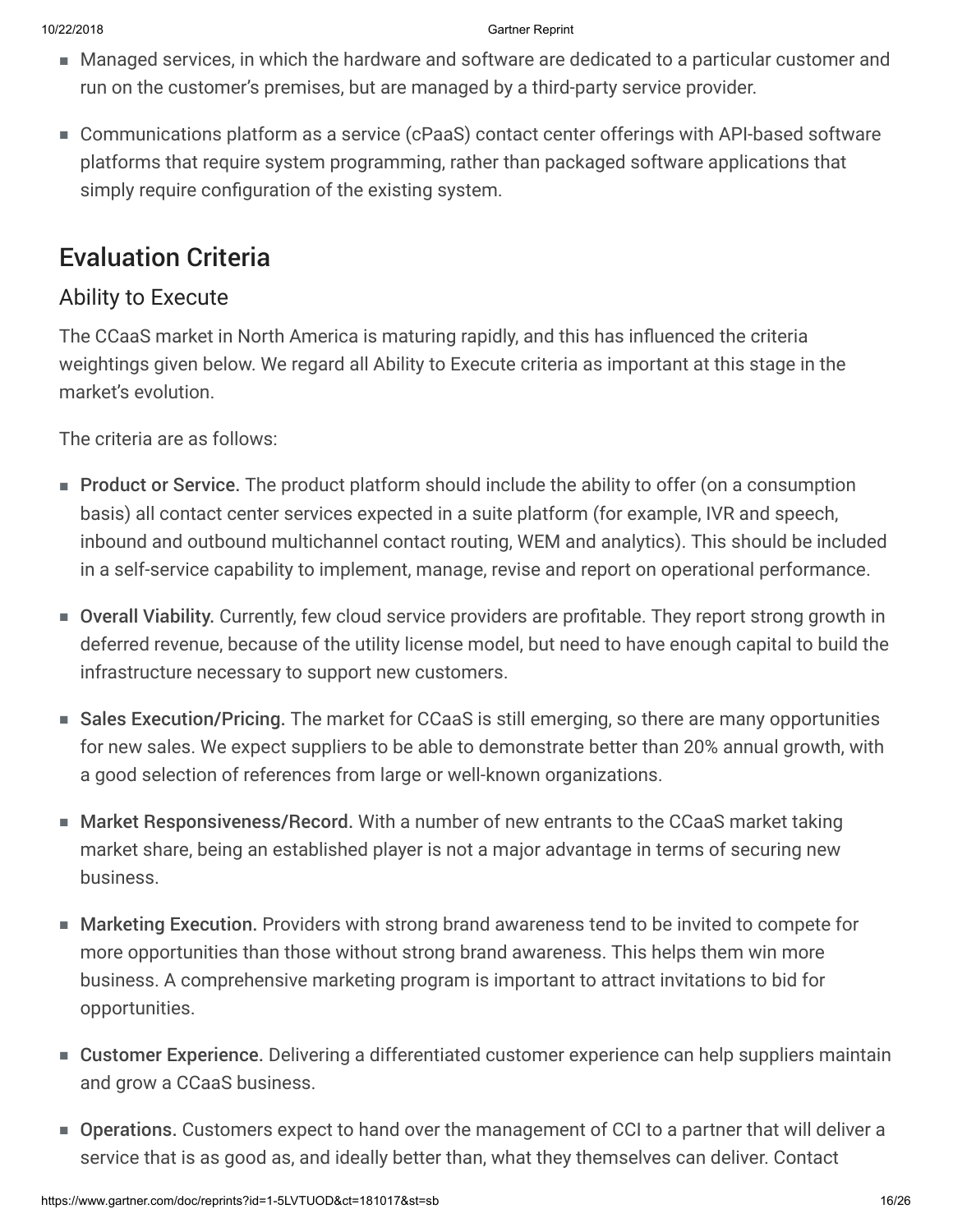centers provide critical front-office operations, and organizations need strong operations to support their customer service needs in all countries in which they compete.

## Table 1: Ability to Execute Evaluation Criteria

| Evaluation Criteria $\,\,\downarrow$ | Weighting $\downarrow$ |
|--------------------------------------|------------------------|
| <b>Product or Service</b>            | High                   |
| <b>Overall Viability</b>             | High                   |
| <b>Sales Execution/Pricing</b>       | High                   |
| Market Responsiveness/Record         | Medium                 |
| <b>Marketing Execution</b>           | Medium                 |
| <b>Customer Experience</b>           | High                   |
| Operations                           | Medium                 |

Source: Gartner (October 2018)

# Completeness of Vision

The CCaaS market in North America is maturing rapidly, and vendors will require a strong vision if they are to succeed in the long term. We regard all Completeness of Vision criteria as important at this stage in the market's evolution.

The criteria are as follows:

- Market Understanding. Understanding the role that a contact center plays in an organization's customer service strategy — and how it relates to other capabilities — is important for success.
- Marketing Strategy. Communicating a differentiated strategy in an emerging market where technologies are largely similar is crucial to win early mind share.
- Sales Strategy. Striking the best balance of direct and indirect approaches to the market is important when the cost of sale can be very high and compensation impacts cash flow.
- Offering (Product) Strategy. The approach to product and service development and delivery that highlights industry requirements, and the speed at which differentiated or innovative services are added to the platform.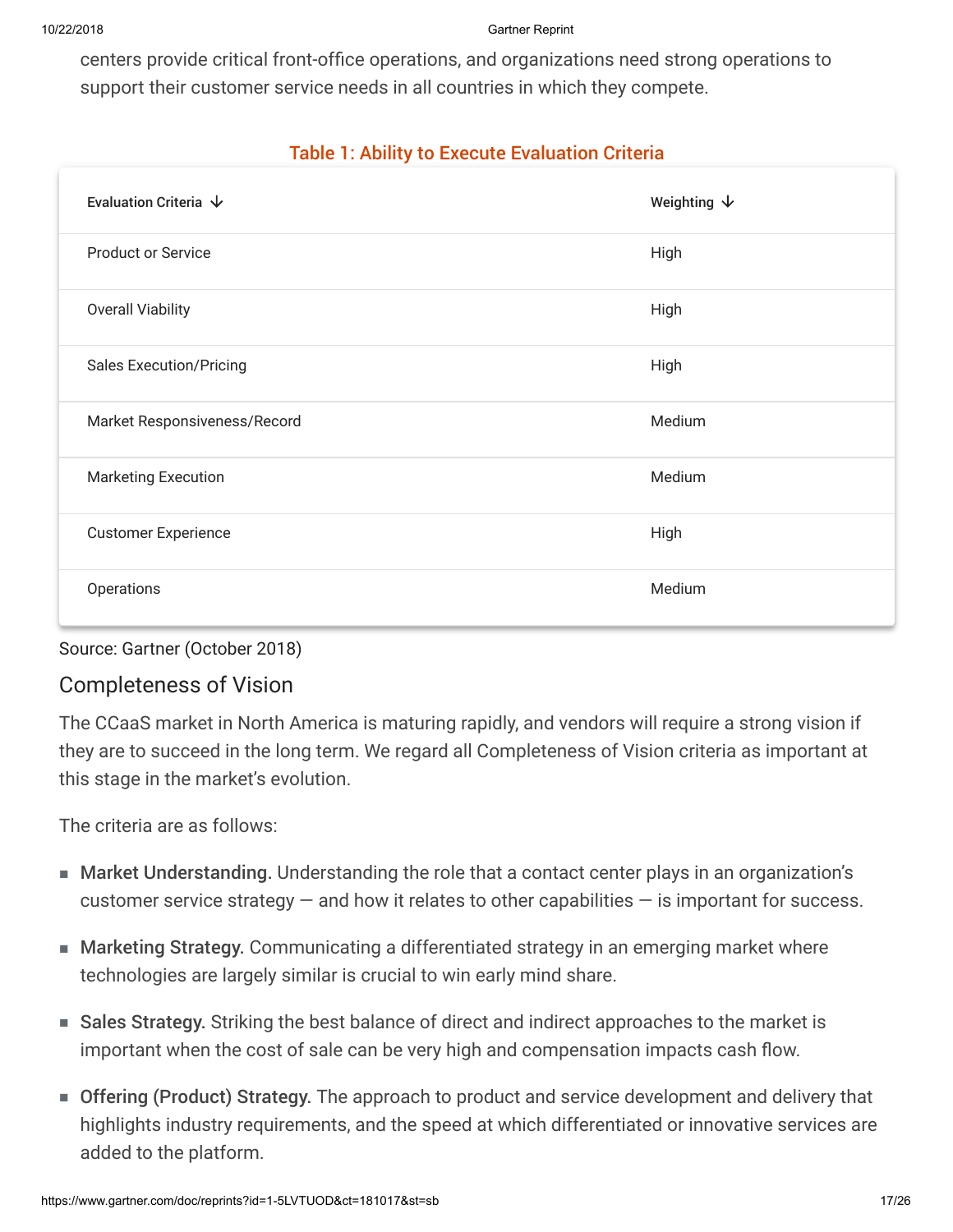- Business Model. The relevance of the commercial model to how a vendor proposes to use a combination of direct sales and channel distribution to scale the availability of its service.
- Vertical/Industry Strategy. A specific focus on industries is an opportunity to increase mind share in key target markets, in contrast to a horizontal, all-encompassing market vision.
- Innovation. The vision to see opportunities to differentiate services for customers, either through in-house development or collaboration with innovative partners.
- Geographic Strategy. The vendor's strategy for growth outside its home market in order to attract a larger audience is key to meeting the contact center needs of global organizations.

| Evaluation Criteria $\,\,\downarrow$ | Weighting $\downarrow$ |
|--------------------------------------|------------------------|
| <b>Market Understanding</b>          | High                   |
| <b>Marketing Strategy</b>            | Medium                 |
| <b>Sales Strategy</b>                | Medium                 |
| <b>Offering (Product) Strategy</b>   | High                   |
| <b>Business Model</b>                | Medium                 |
| Vertical/Industry Strategy           | Medium                 |
| Innovation                           | Medium                 |
| Geographic Strategy                  | Medium                 |

# Table 2: Completeness of Vision Evaluation Criteria

## Source: Gartner (October 2018)

# Quadrant Descriptions

## Leaders

Given that the CCaaS market in North America is still maturing, Leaders are best described as suppliers with a strong multichannel product and service capability that have already amassed a large installed base of large and small customers. Leaders also benefit from being able to support varying levels of deployment complexity, including multichannel deployments and integration with a variety of third-party systems.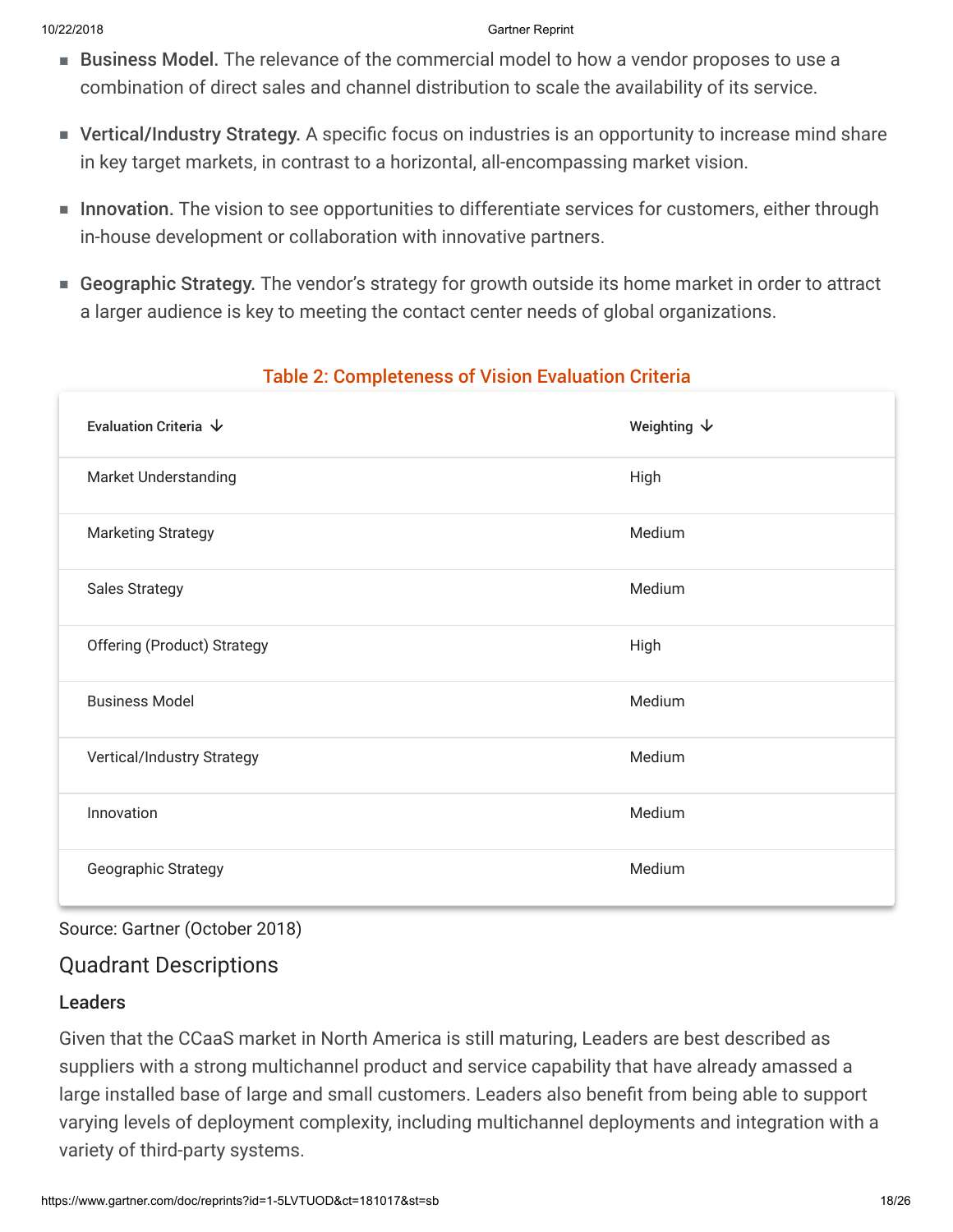#### **Challengers**

Challengers may also have large installed bases of customers, although typically not as large as those of Leaders. They may have more recognized strength in serving customers in particular size segments. They generally lack the CCaaS brand awareness of Leaders.

#### Visionaries

Visionaries have strong multichannel product and service capabilities and a clear strategy for sales, marketing and business development. They differentiate themselves by adding unique functionality and/or delivery capabilities.

#### Niche Players

Niche Players may be quite large, but have decided to focus on a particular market opportunity, a set of solutions or certain vertical markets. Their products and services may still be undergoing product development, or they may rely heavily on partners to complete their service proposition. Niche Players are likely to be either new or relatively recent market entrants, or suppliers that have yet to build a large customer base.

# Context

CCaaS is discussed in approximately 50% of the contact center inquiries Gartner has received from end-user enterprise clients in North America during the past year, up from around 40% in the previous couple of years. A review of these inquiries suggests that demand in the CCaaS market shows stratification (based largely on deployment size), as follows:

- Small deployments (typically five to 20 agents). These deployments are generally departmental in nature. Customers may look for integration with business applications such as Salesforce Sales Cloud, Salesforce Service Cloud or Microsoft Dynamics. This segment is a strong adopter of CCaaS.
- Midsize deployments (typically 21 to 300 agents). These deployments typically have more sophisticated requirements that often include support for multichannel routing and WEM, and the embedding of agent contact-handling functions into a CRM desktop interface.

These deployments often require some level of customization of the contact-routing schemas in order to accommodate business rules that are unique to their particular environments. Multichannel needs and providers' support for WEM as a single capability fuel the demand for CCaaS in this segment.

■ Large deployments (typically 301 to 1,000 agents). These deployments are similar to midsize deployments, but require greater levels of customization and, more frequently, multinational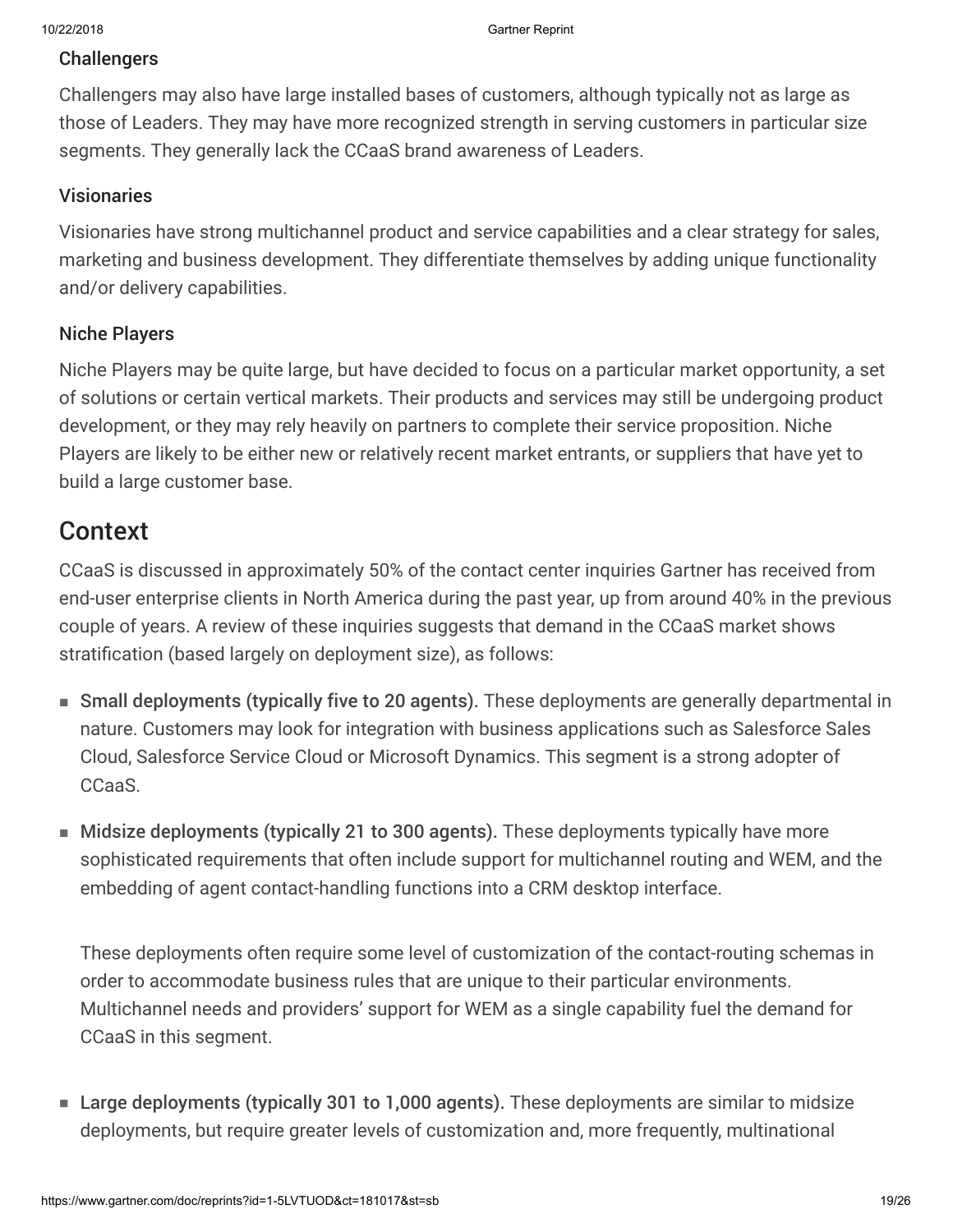support. Customers at the top end of this stratum are considering CCaaS increasingly often, over a premises-based solution.

We expect to see the breaking point between "midsize" and "large" deployments move up as CCaaS vendors increasingly provide reference customers with higher agent counts.

■ Very large deployments (more than 1,000 agents). These deployments have deeper requirements for customization and multinational support. Also, as with large deployments in general, there is a psychological hurdle for clients to overcome — that of becoming comfortable with trusting CCaaS providers to support this size of environment effectively.

Organizations can gain similar economies of scale at this size of contact center by building private cloud-hosted solutions (not included in our definition of CCaaS); also, security concerns favor private-hosted solutions over CCaaS. However, deployment of CCaaS at this level is increasing, as opposed to not being considered at all, with some exceptions demonstrating certain vendor solutions scaling to many thousands of agents.

Although many vendors can support customers with agents in multiple regions, they typically do so for companies whose multinational operations are really extensions of a primary center serving a primary geographic market. An example would be a company with agents in multiple regions in order to provide 24-hour coverage for its main contact center. Companies needing to support significant operations in multiple regions typically make separate region-specific vendor choices.

Note that Gartner is not currently seeing significant differences in demand by vertical market. Architecturally, the elasticity and scale of cloud computing favor organizations that have to manage unplanned contacts. A key area where CCaaS is proving advantageous is the public utilities sector, where it aids communication in the event of service outages.

# Market Overview

Because the contact center market in North America is rapidly maturing, we have again increased the minimum annual revenue inclusion criterion for this Magic Quadrant  $-$  to \$24 million  $-$  and the minimum enterprise seat count to 24,000.

During the past 12 months, there has been a further increase in inquiry from clients regarding global deployments of contact center solutions in the cloud, in particular as a CCaaS solution. Although this Magic Quadrant focuses on North American capabilities, the ability to serve more continents has been taken into account in this year's assessment. What we find is that most suppliers have data center infrastructure in the Americas, Europe and Asia, but are not yet fully engaged in actively selling their services internationally.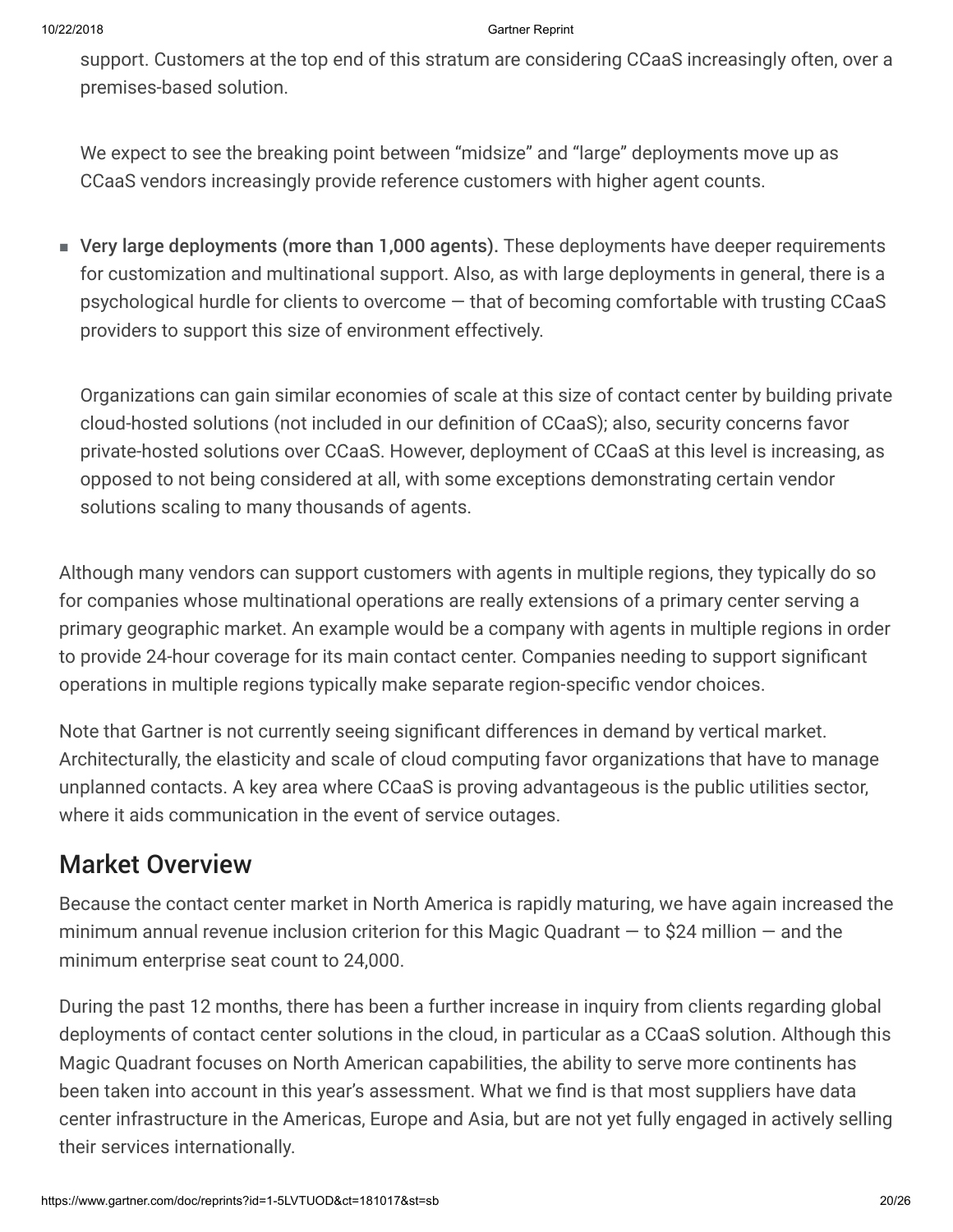The evolution of the contact center to form the basis of the "customer experience center" has changed the dynamics of the CCaaS market. Companies evaluate vendors and select them based on their ability to provide support for nonvoice channels (email, web chat, video chat, social and so on) in their customer service environments. Many look to either their CRM vendors or best-of-breed specialists to provide these customer interaction channels. However, voice-based connections make up a significant portion of interactions in contact centers. As such, as companies have evolved their customer support to become more customer-centric across all interaction channels, the benefits of acquiring both their voice and nonvoice channels as a package from a single vendor have become more compelling.

Very few CRM vendors support phone-based assisted customer service. Benefits include the use of a consistent business rule management capability for routing, queuing and escalating interactions across channels; this enables the company to prioritize customer connections across all chosen channels. Obtaining all interaction applications from a single vendor also makes it easier for companies to manage reporting and staffing across channels, rather than having to integrate operational performance data across separate systems. A single contact center application supporting all channels offers better support for familiar tools applied across all interaction-handling scenarios, and the ability to leverage a cloud application ecosystem to build out more customercentric capabilities.

Customer interaction desktops are a CEC-related subject that has led to a notable increase in client inquiries. A "single view of the customer" through multiple digital channels is something that most organizations recognize would improve the customer experience. However, with multiple touchpoints for customer contact across disparate application platforms, this "single view" is difficult to achieve without significant development effort by the customer service organization. Many CCaaS providers demonstrate customer interaction desktop capability that is designed to augment a CRM capability in order to provide a more immediate solution to the problem of disparate digital channels. This is only the case, however, if the customer service center routes all the digital channels into the CCaaS provider.

AI is currently a hot topic in most industries, and the questionnaire we presented to suppliers who agreed to participate in our research included questions about the maturity of the services that include AI. The concept of AI for contact centers is not new. Conversational speech for customer voice interfaces has been used successfully for some 11 years (see "Market Guide for Virtual Customer Assistants"). AI solutions such as conversational AI or chatbots are still at a reasonably early adoption stage in contact center deployments. However, we see many more examples of automated voice and digital conversations than we did a year ago, and vendors are offering more complete solutions. As a result of this change, we are now considering this technology as a key aspect of CCaaS applications.

# Market Drivers and Inhibitors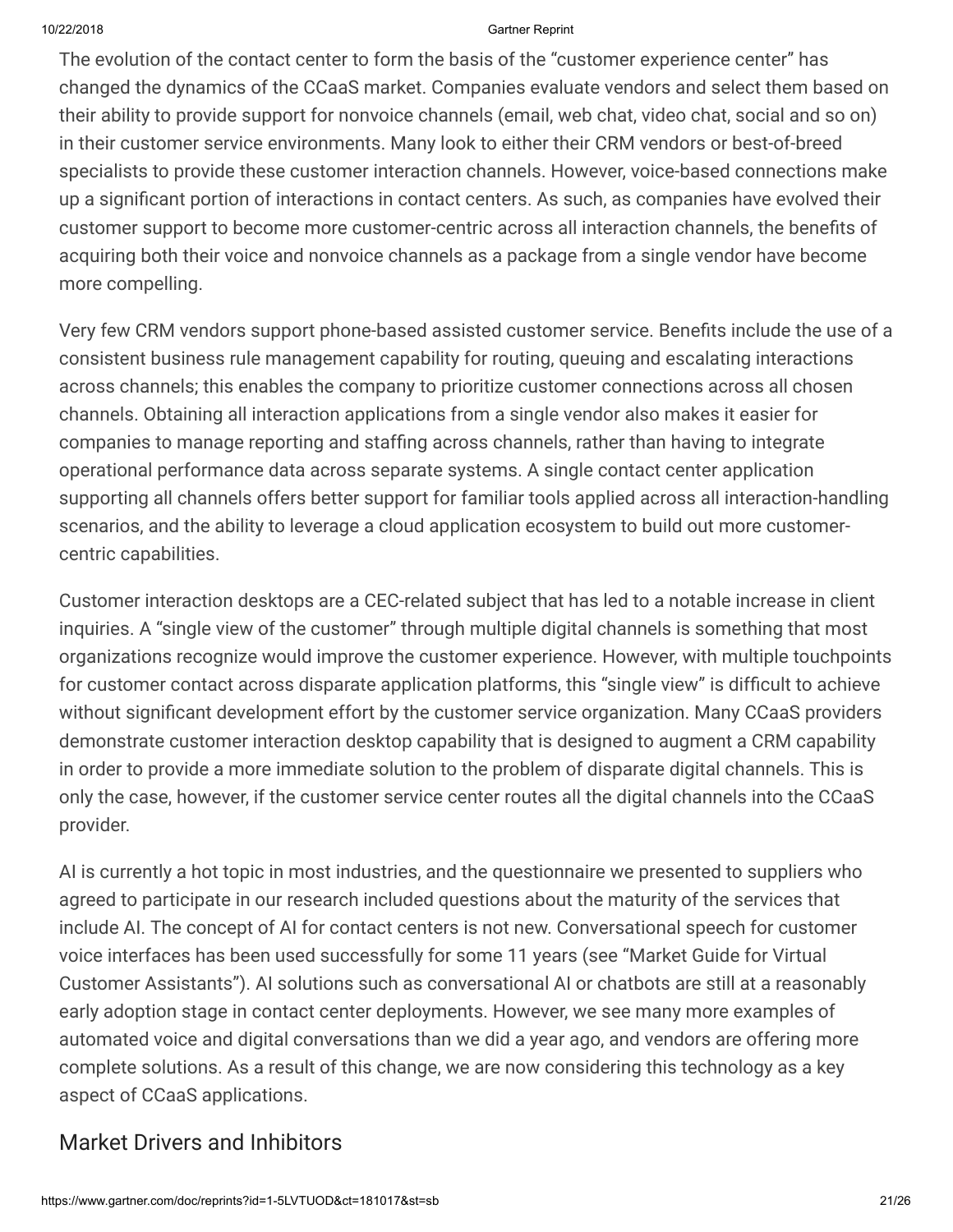The drivers and inhibitors of demand in the North American CCaaS market are similar to those seen in other markets that are shifting to "as a service" delivery models.

## **Drivers**

- Move from capex to opex. Many companies currently operate older on-premises platforms that require expensive upgrades. Shifting from a capital expenditure (capex) purchase model to an operating expenditure (opex) purchase model can make replacing the system more affordable than performing an upgrade.
- IT department's focus on core business. As contact center systems become more feature-rich, they often become more complex to manage. Many corporate IT staff are opting to focus their efforts on managing core infrastructure (Mode 1 services), while looking to outside expertise to support departmental applications (Mode 2 services).
- License count elasticity. For contact centers that experience significant seasonality in their staffing requirements, the ability to make monthly adjustments to agent license counts can deliver significant cost savings in some cases.
- Rapid deployment. Some enterprises find that they need to start a new contact center at short notice. This may be to support a new business demand, or because they have delayed critical infrastructure upgrades to the point where their current system will not be supported much longer. Deployment times for CCaaS solutions, including environments requiring customization, are typically much shorter than for on-premises deployments or major upgrades.
- Ability to trial new functionality. For on-premises deployments, deploying new and unproven functionality (such as new communications channels) on a trial basis is often too expensive and too much work. Contrastively, trialing new capabilities in a CCaaS model is frequently quicker and less expensive; also, because licenses are committed to for only short periods, the cost of a "fast fail" deployment can be significantly reduced.
- Support for discrete contact center operations. Some enterprises need to support discrete operations, such as a small help desk or collections team whose operations and technology requirements differ from those of the larger core customer service operations. CCaaS can be a more low-cost, low-effort way to support smaller and more independent contact center operations within a larger environment.

#### Inhibitors

■ Total cost of ownership (TCO). Some contact center decision makers presume that although the initial acquisition costs of CCaaS solutions will be lower than for on-premises solutions, in the long term CCaaS solutions will prove more expensive as the monthly recurring charges add up. Although true in some situations, this will not always be the case  $-$  such as in environments with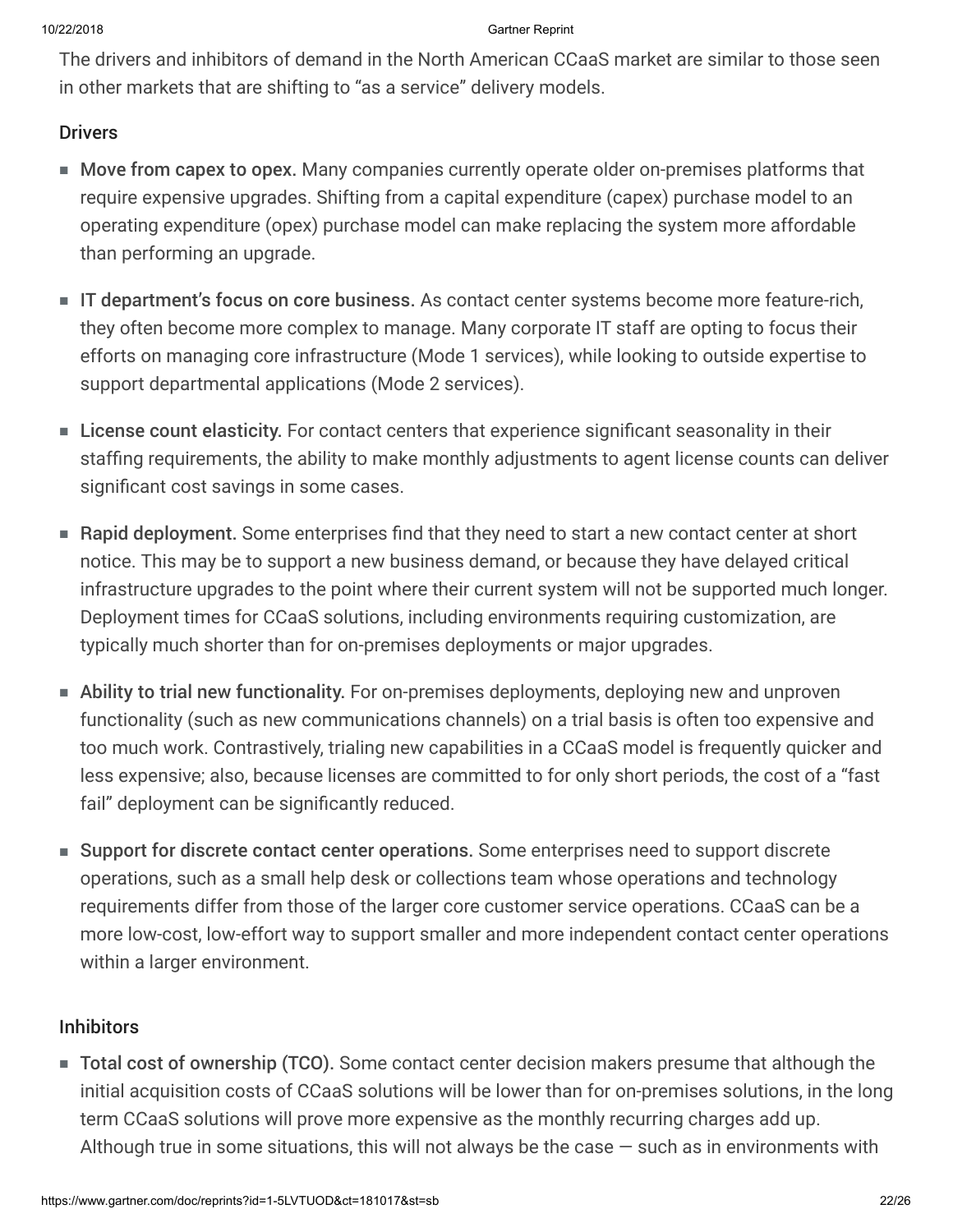significant seasonal staffing requirements, or where IT head count can be significantly reduced by shifting responsibilities to the CCaaS provider's staff.

- Customization. Some contact center decision makers believe that CCaaS offerings are inherently standardized and cannot be customized to the extent implemented in the on-premises systems they typically replace. The ability to customize CCaaS functionality in order to meet a specific enterprise's needs varies by provider, with some able to provide highly customized solutions.
- Scalability. Some contact center decision makers may presume that CCaaS solutions cannot scale to meet the demands of large contact centers, but we are now seeing CCaaS deployments that support several thousand agents.
- Security. Some contact center decision makers presume that CCaaS providers cannot support the stringent levels of security required for the handling of sensitive customer data. However, Gartner often finds that CCaaS providers support more rigorous security practices than enterprise IT organizations.
- Operational disruption. Enterprises can often minimize any disruption to their operations by upgrading existing on-premises systems, rather than replacing them with other vendors' systems (whether on-premises or CCaaS-based). In large deployments, this can be a compelling argument for staying with an existing vendor. However, this benefit must be evaluated in the context of other drivers and inhibitors, because this approach may impede a contact center's ability to adapt to changing customer and enterprise requirements in the long term. In some cases, an enterprise can minimize disruption by staying with its existing vendor but moving from its on-premises solution to its CCaaS solution.

| <b>ACD</b>   | automatic call distribution   |
|--------------|-------------------------------|
| Al           | artificial intelligence       |
| <b>AWS</b>   | <b>Amazon Web Services</b>    |
| <b>CCaaS</b> | contact center as a service   |
| <b>CCI</b>   | contact center infrastructure |
| <b>CEC</b>   | customer engagement center    |
|              |                               |

# Acronym Key and Glossary Terms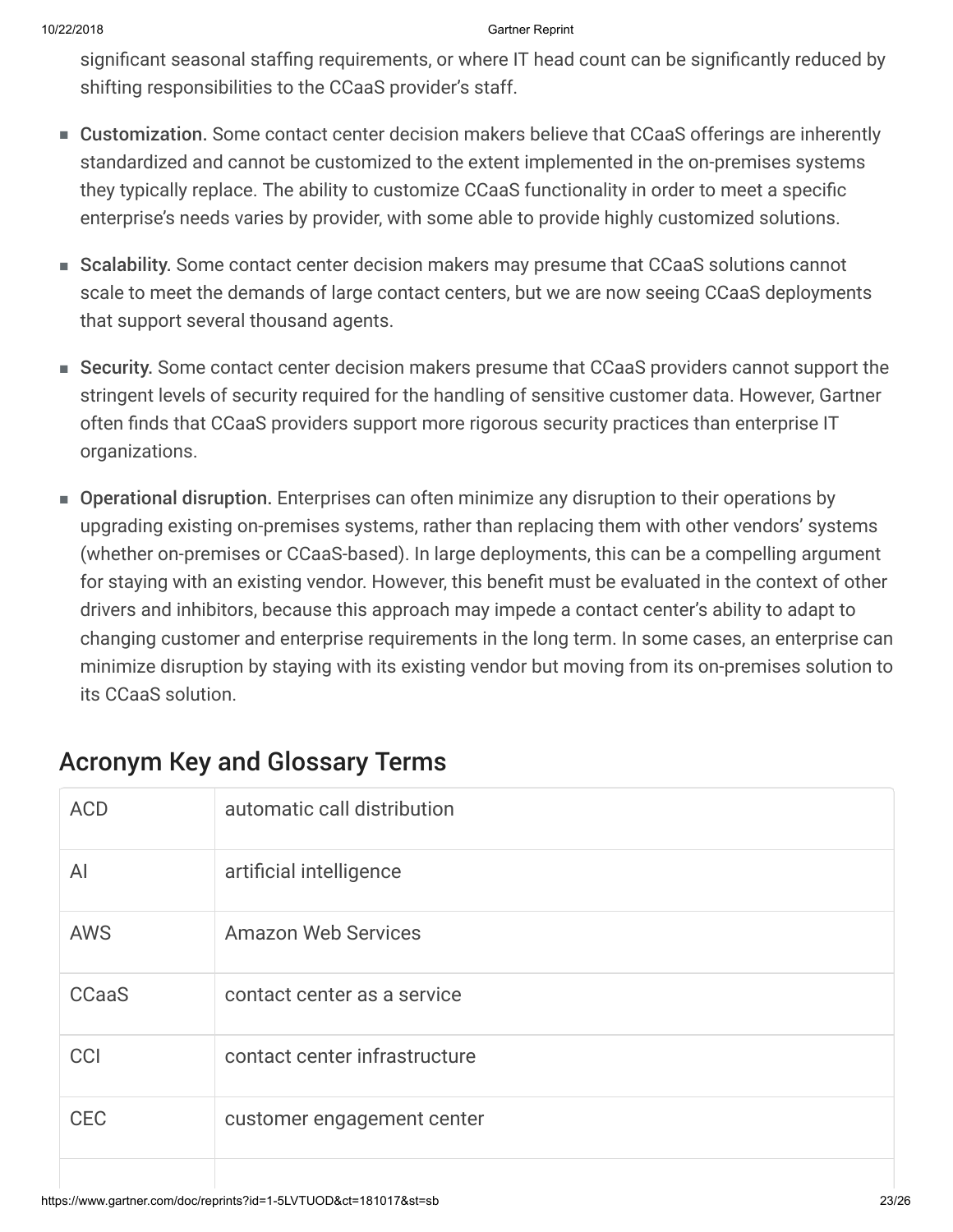| 10/22/2018 |              | <b>Gartner Reprint</b>              |
|------------|--------------|-------------------------------------|
|            | <b>CSP</b>   | communications service provider     |
|            | <b>IVR</b>   | interactive voice response          |
|            | <b>SMS</b>   | <b>Short Message Service</b>        |
|            | <b>UCaaS</b> | unified communications as a service |
|            | <b>WEM</b>   | workforce engagement management     |

# Evaluation Criteria Definitions

# Ability to Execute

Product/Service: Core goods and services offered by the vendor for the defined market. This includes current product/service capabilities, quality, feature sets, skills and so on, whether offered natively or through OEM agreements/partnerships as defined in the market definition and detailed in the subcriteria.

Overall Viability: Viability includes an assessment of the overall organization's financial health, the financial and practical success of the business unit, and the likelihood that the individual business unit will continue investing in the product, will continue offering the product and will advance the state of the art within the organization's portfolio of products.

Sales Execution/Pricing: The vendor's capabilities in all presales activities and the structure that supports them. This includes deal management, pricing and negotiation, presales support, and the overall effectiveness of the sales channel.

Market Responsiveness/Record: Ability to respond, change direction, be flexible and achieve competitive success as opportunities develop, competitors act, customer needs evolve and market dynamics change. This criterion also considers the vendor's history of responsiveness.

Marketing Execution: The clarity, quality, creativity and efficacy of programs designed to deliver the organization's message to influence the market, promote the brand and business, increase awareness of the products, and establish a positive identification with the product/brand and organization in the minds of buyers. This "mind share" can be driven by a combination of publicity, promotional initiatives, thought leadership, word of mouth and sales activities.

Customer Experience: Relationships, products and services/programs that enable clients to be successful with the products evaluated. Specifically, this includes the ways customers receive technical support or account support. This can also include ancillary tools, customer support programs (and the quality thereof), availability of user groups, service-level agreements and so on.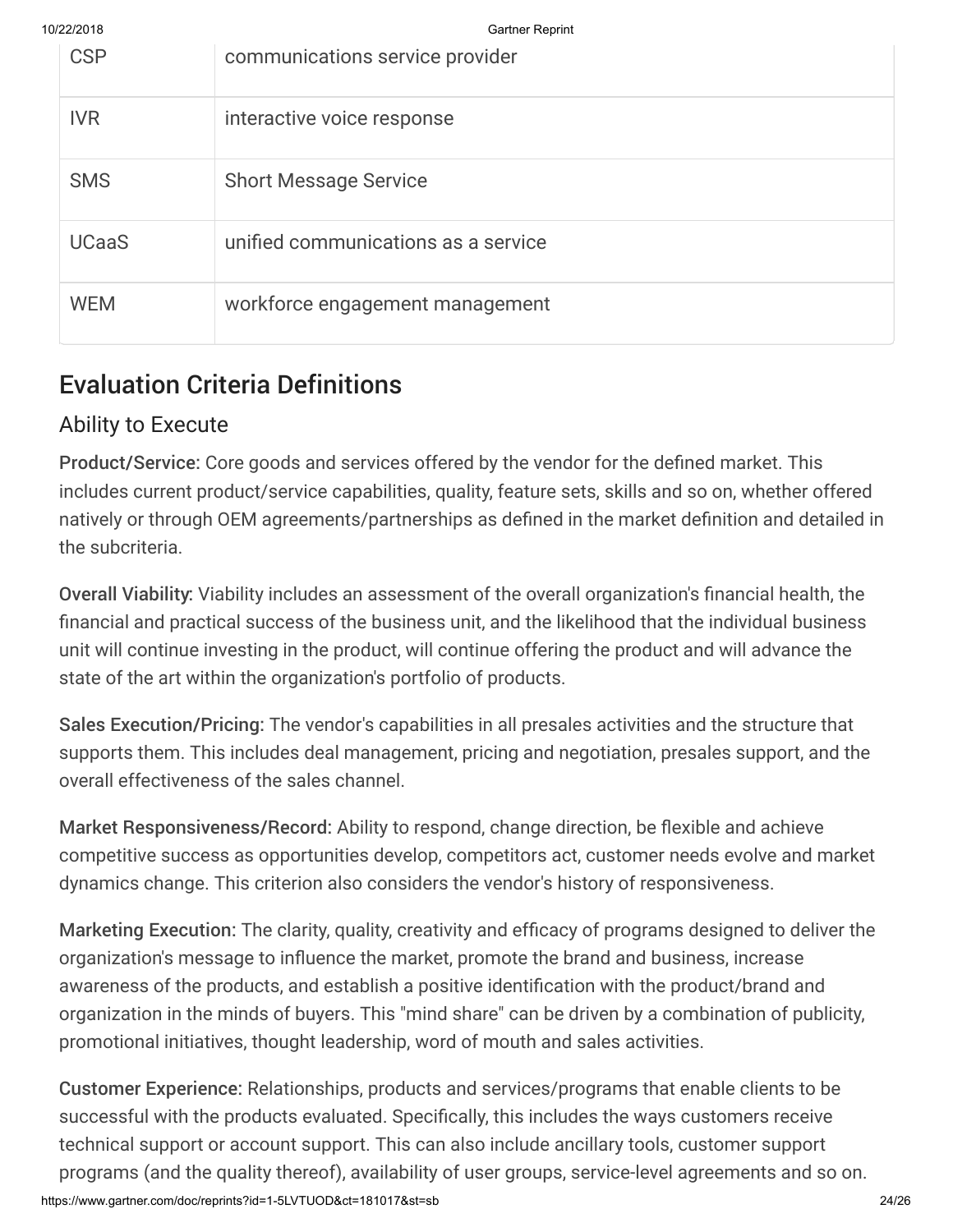Operations: The ability of the organization to meet its goals and commitments. Factors include the quality of the organizational structure, including skills, experiences, programs, systems and other vehicles that enable the organization to operate effectively and efficiently on an ongoing basis.

# Completeness of Vision

Market Understanding: Ability of the vendor to understand buyers' wants and needs and to translate those into products and services. Vendors that show the highest degree of vision listen to and understand buyers' wants and needs, and can shape or enhance those with their added vision.

Marketing Strategy: A clear, differentiated set of messages consistently communicated throughout the organization and externalized through the website, advertising, customer programs and positioning statements.

Sales Strategy: The strategy for selling products that uses the appropriate network of direct and indirect sales, marketing, service, and communication affiliates that extend the scope and depth of market reach, skills, expertise, technologies, services and the customer base.

Offering (Product) Strategy: The vendor's approach to product development and delivery that emphasizes differentiation, functionality, methodology and feature sets as they map to current and future requirements.

Business Model: The soundness and logic of the vendor's underlying business proposition.

Vertical/Industry Strategy: The vendor's strategy to direct resources, skills and offerings to meet the specific needs of individual market segments, including vertical markets.

Innovation: Direct, related, complementary and synergistic layouts of resources, expertise or capital for investment, consolidation, defensive or pre-emptive purposes.

Geographic Strategy: The vendor's strategy to direct resources, skills and offerings to meet the specific needs of geographies outside the "home" or native geography, either directly or through partners, channels and subsidiaries as appropriate for that geography and market.

© 2018 Gartner, Inc. and/or its affiliates. All rights reserved. Gartner is a registered trademark of Gartner, Inc. and its affiliates. This publication may not be reproduced or distributed in any form without Gartner's prior written permission. It consists of the opinions of Gartner's research organization, which should not be construed as statements of fact. While the information contained in this publication has been obtained from sources believed to be reliable, Gartner disclaims all warranties as to the accuracy, completeness or adequacy of such information. Although Gartner research may address legal and financial issues, Gartner does not provide legal or investment